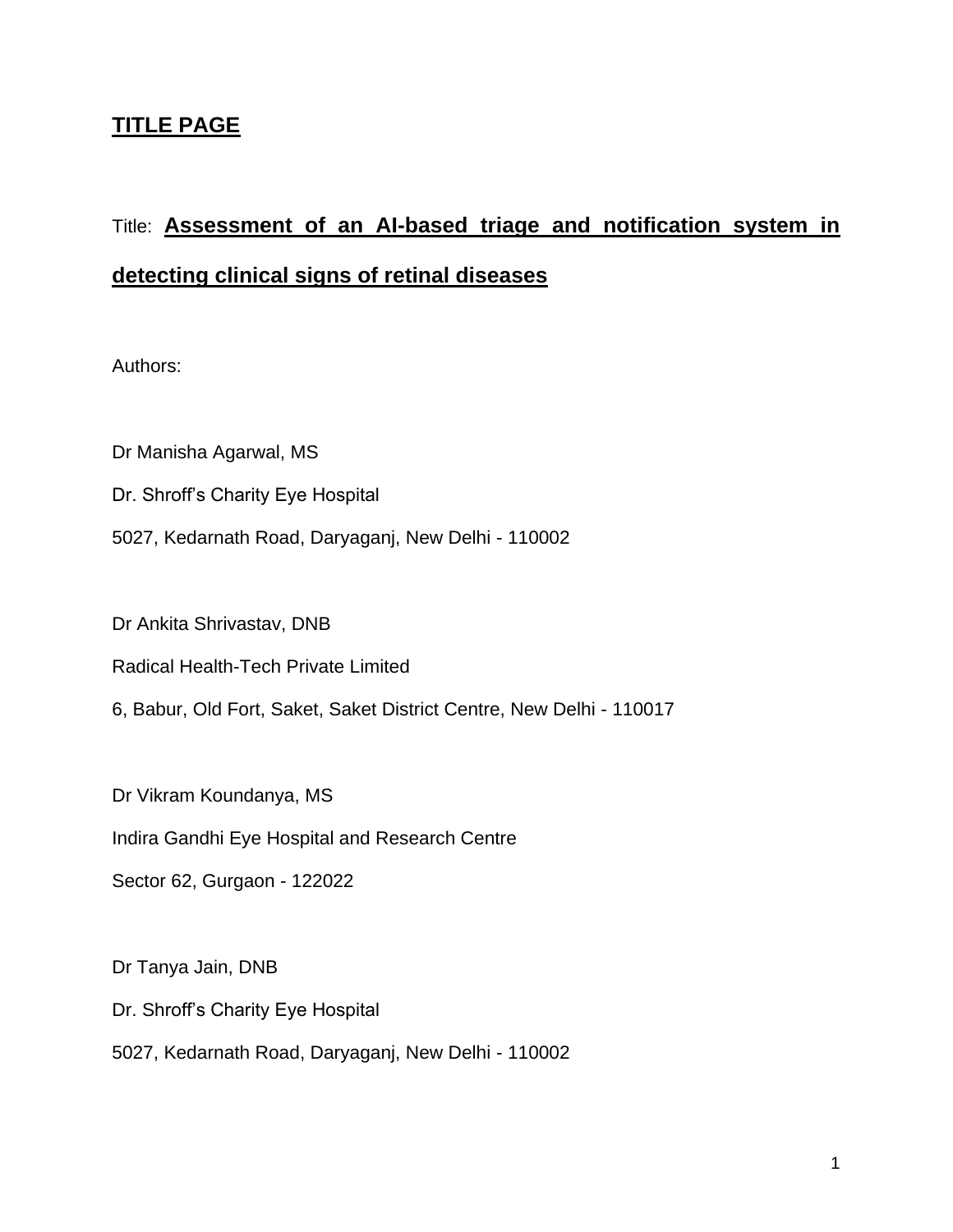Dr Prashant Katre, DNB

Dr. Shroff's Charity Eye Hospital

5027, Kedarnath Road, Daryaganj, New Delhi - 110002

Shibjash Dutt, B. Tech.

Radical Health-Tech Private Limited

6, Babur, Old Fort, Saket, Saket District Centre, New Delhi - 110017

Ritobroto Maitra, B. Tech.

Radical Health-Tech Private Limited

6, Babur, Old Fort, Saket, Saket District Centre, New Delhi - 110017

\* Corresponding Author:

Dr Ankita Shrivastav

Address : Radical Health-Tech Private Limited

6, Babur, Old Fort, Saket, Saket District Centre, New Delhi - 110017

E-mail : [ankita@radicalhealth.](mailto:ankita@radicalhealth.in)in

Tel : +91-9560073529

Word Count - Abstract : 181; Manuscript : 5066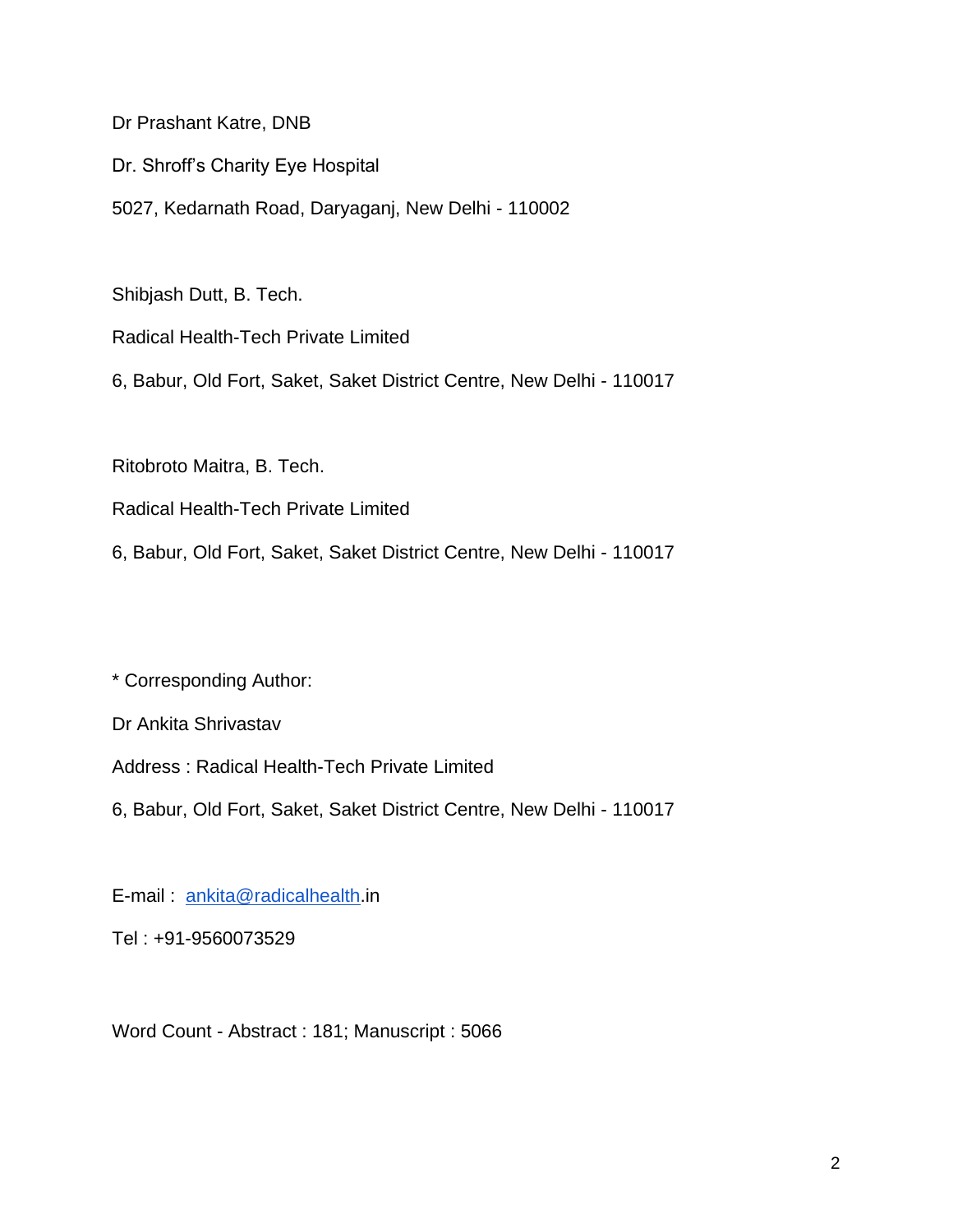Funding Information - None

Commercial Relationship Disclosures - None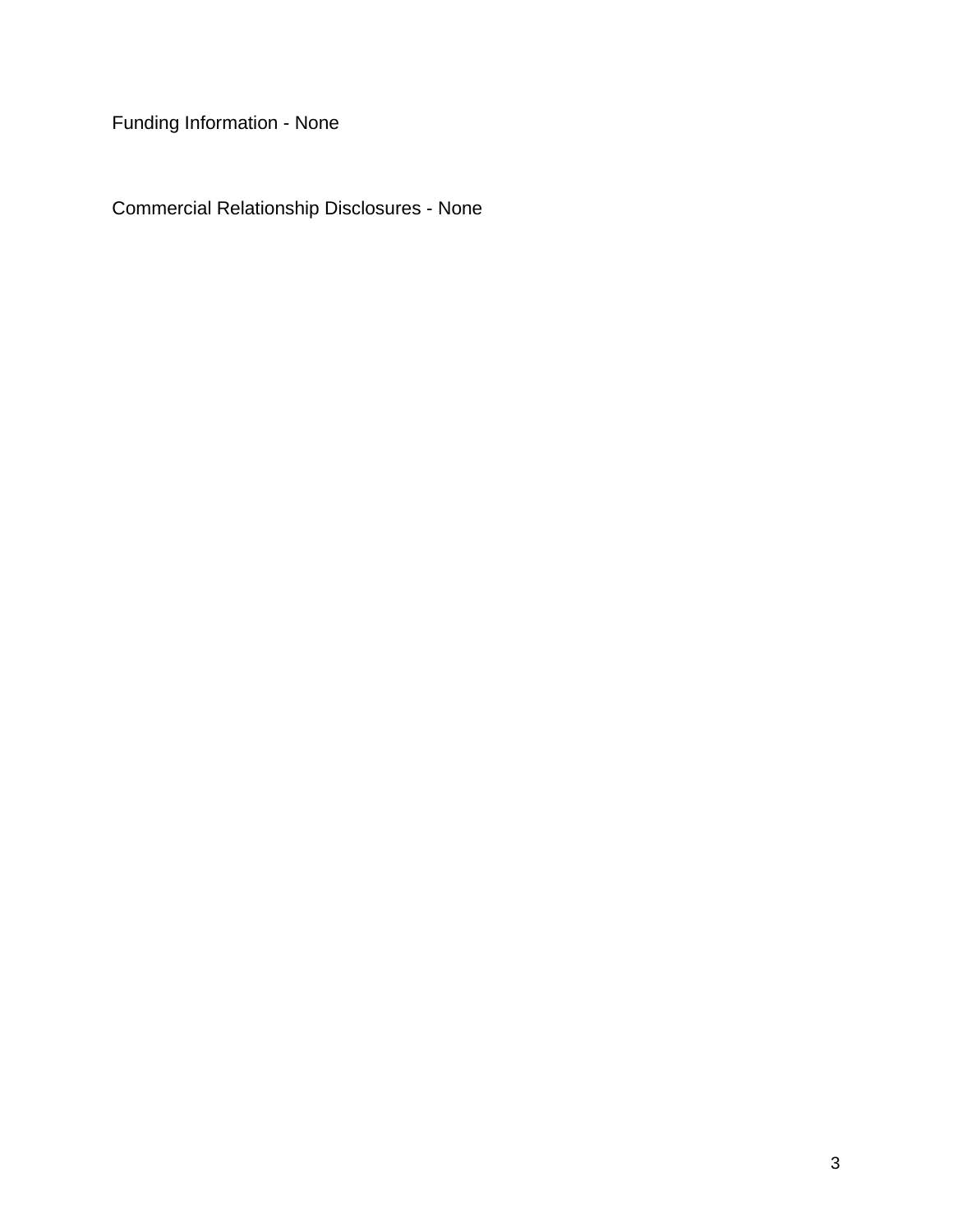## **ABSTRACT**

**Purpose** : This study evaluates the performance of an artificial intelligence based triage and notification system that analyzes fundus photographs for nine signs: cotton wool spots, dot & blot hemorrhages, drusens, flame shaped hemorrhages, glaucomatous disc, hard exudates, retinal neovascularization, preretinal hemorrhage and vascular tortuosity. These signs may be present in multiple retinal diseases.

**Methods** : In a blinded and adjudicated study, a set of 3484 photographs of unique eyes from 3305 patients, from 15 fundus cameras, were graded by retina specialists, and the results compared with an AI-based system.

**Results** : The AI performed at a mean sensitivity of 90.19% and a mean specificity of 88.38% across all signs. The best performance was in detecting glaucomatous disc with a sensitivity of 94.65% and a specificity of 95.36%. The worst performance for sensitivity was for detecting vascular tortuosity at 85.06% and that for specificity was for detecting drusens 85.21%.

**Conclusion** : The AI-based system performs at acceptable sensitivity and specificity levels in comparison to retina specialists in a large sample pooled across 15 fundus cameras for 9 different clinical signs.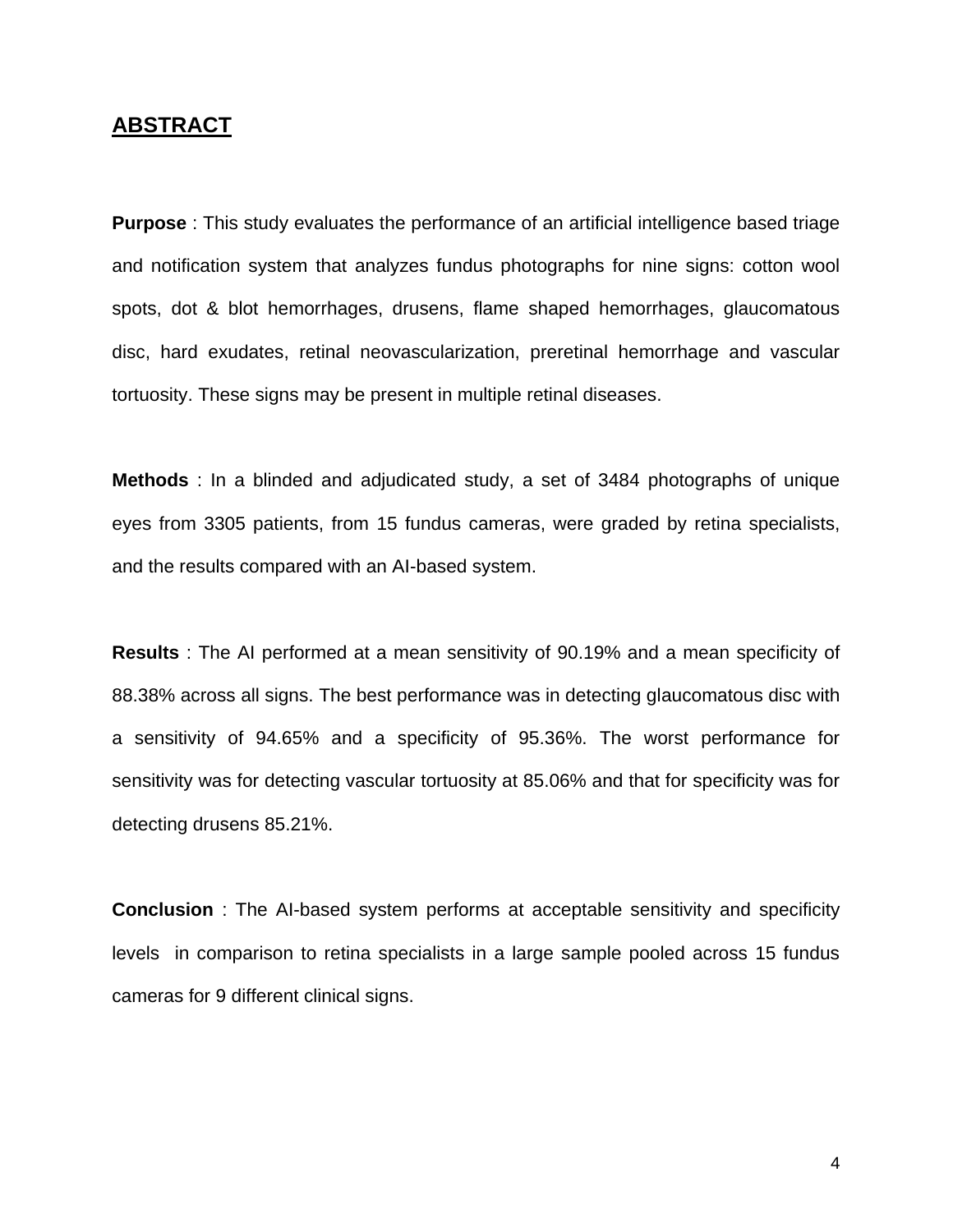**Translational Relevance** : This is the one of the first systems to make use of a single deep learning model to detect multiple clinical signs, rather than focusing on a binary classification for a single disease; which can hence be effectively used to triage multiple diseases at once.

## **INTRODUCTION**

Artificial intelligence (AI) has the potential to positively impact health outcomes and patient care. Ophthalmology, in particular, has garnered significant attention from AI developers and this can help positively address the increasing need for ophthalmic care in the world.<sup>[1]</sup> With the rising number of cases of diabetes and hypertension, as well as an increasingly ageing population, the need for ophthalmic intervention in these diseases is also on the rise. In Sub-Saharan Africa there are 2.5 ophthalmologists per million population to 11.9 - 13 ophthalmologists per million in India,  $[2,3]$  46.4 and 54.7 ophthalmologists per million in the UK and the USA respectively.<sup>[2]</sup> Globally there are 31.7 ophthalmologists per million population,<sup>[2]</sup> which is insufficient to meet the growing demand for ophthalmic services.

Our study evaluates the performance of RadicalEye Triage and Notification (RETN), a proprietary AI solution, in detecting clinical signs of the retina from macula-centric central fundus photographs, irrespective of the disease. Retinal complications due to diabetes and hypertension mainly produce vascular changes whereas glaucoma produces visible changes of the retinal nerve fibre layer (RNFL) and the optic nerve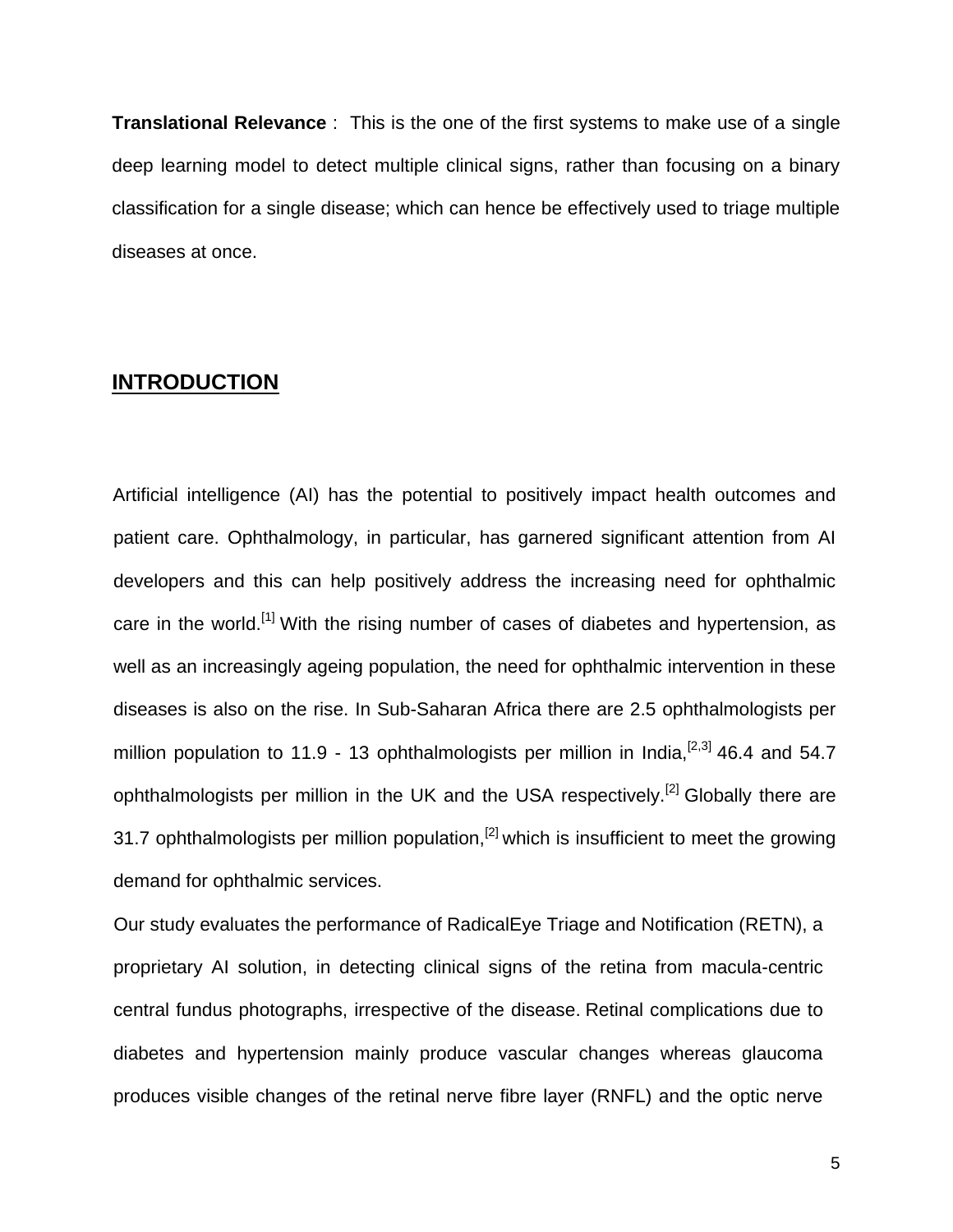head (ONH). Age-related macular degeneration results in anatomical changes at the posterior pole. These diseases may not produce perceivable symptoms until the disease has reached an advanced stage. There are well-defined protocols for ophthalmic reviews and follow-ups $[4,5]$  however, adherence to these protocols are not optimal.<sup>[6]</sup> Thompson et al,<sup>[7]</sup> in their review on barriers in adhering to appointments, address important issues such as lack of awareness and inability to get off work. However, delays in follow-up can have adverse effects as a study from India has shown that a median time delay in meeting follow-up schedule by 5 months can convert non-vision threatening DR to vision threatening DR (vtDR).<sup>[8]</sup> However, this delay is not unlikely, especially in underserved, underinsured or uninsured communities. Historically, in the Los Angeles County Department of Health Services (the largest publicly operated county safety net health care system in the United States), wait times for retinal examinations have been 8 months or more.<sup>[9]</sup>

Artificial intelligence based devices have the capacity to scale rapidly in a very short period of time, saving the time and effort of clinicians in screening every patient. Timely diagnosis and consequentreatment measures may improve health outcomes.The current United States Food and Drug Administration (FDA) approved AI devices such as  $EyeArt<sup>[10]</sup>$  and IDx-DR<sup>[11]</sup> are specifically designed to diagnose more than mild DR (mtmDR) and vtDR in a pre-diagnosed diabetic population. Disease-specific algorithms will ignore signs of diseases that they have not been trained for. However, Ogunyemi et  $al^{[12]}$  have shown that 27.25% of known diabetics required a referral for diseases other than diabetic retinopathy in a specifically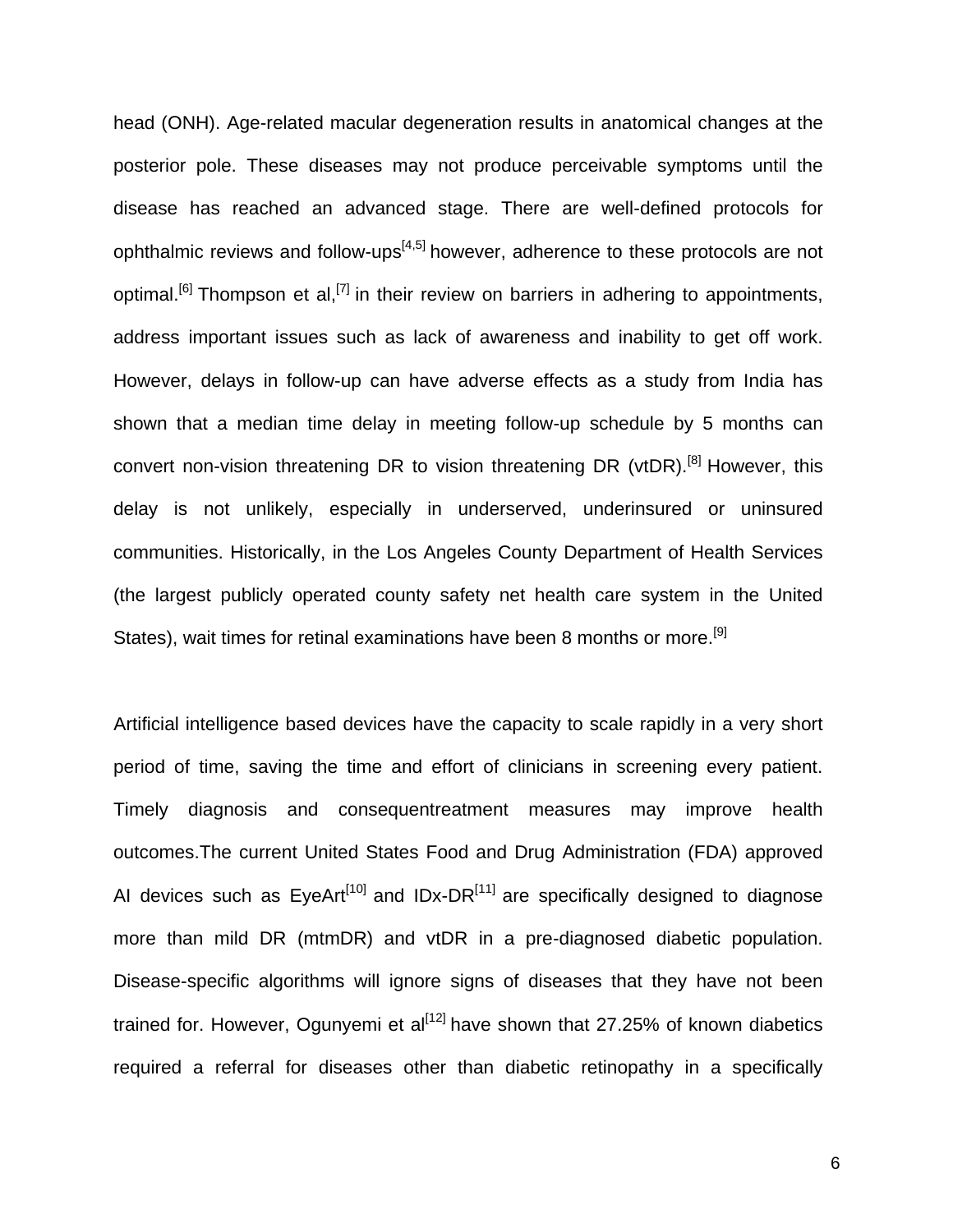diabetic population.

Unlike IDx-DR or EyeArt, the AI device under study, RETN, is able to diagnose multiple retinal signs from a single image. The retinal signs detected by RETN are cotton wool spots, dot & blot hemorrhages, drusens, flame shaped hemorrhages, glaucomatous disc, hard exudates, retinal neovascularization (neovascularization of the disc (NVD) or elsewhere (NVE), preretinal hemorrhage and vascular tortuosity. A combination of these signs can help diagnose diseases such as DR (non-proliferative and proliferative), glaucoma, hypertensive retinopathy, dry AMD and many more (nonexhaustive but extensive list is provided as Supplementary Information). The presence of cotton wool spots with dot and blot haemorrhages and hard exudates can indicate diabetic retinopathy whereas cotton wool spots with flame haemorrhages and vascular tortuosity are more likely to be correlated with hypertensive retinopathy. Unlike its predecessors, the use of a multi-output algorithm enables screening for multiple potential conditions instead of a single disease diagnosis. All results can be clinically correlated for further action as determined by a healthcare provider.

The study was conducted in accordance with the tenets of the Declaration of Helsinki. Requisite institutional review board approval was obtained from Dr Shroff's Charity Eye Hospital, New Delhi, India, a tertiary eye care institute.

#### **METHODS**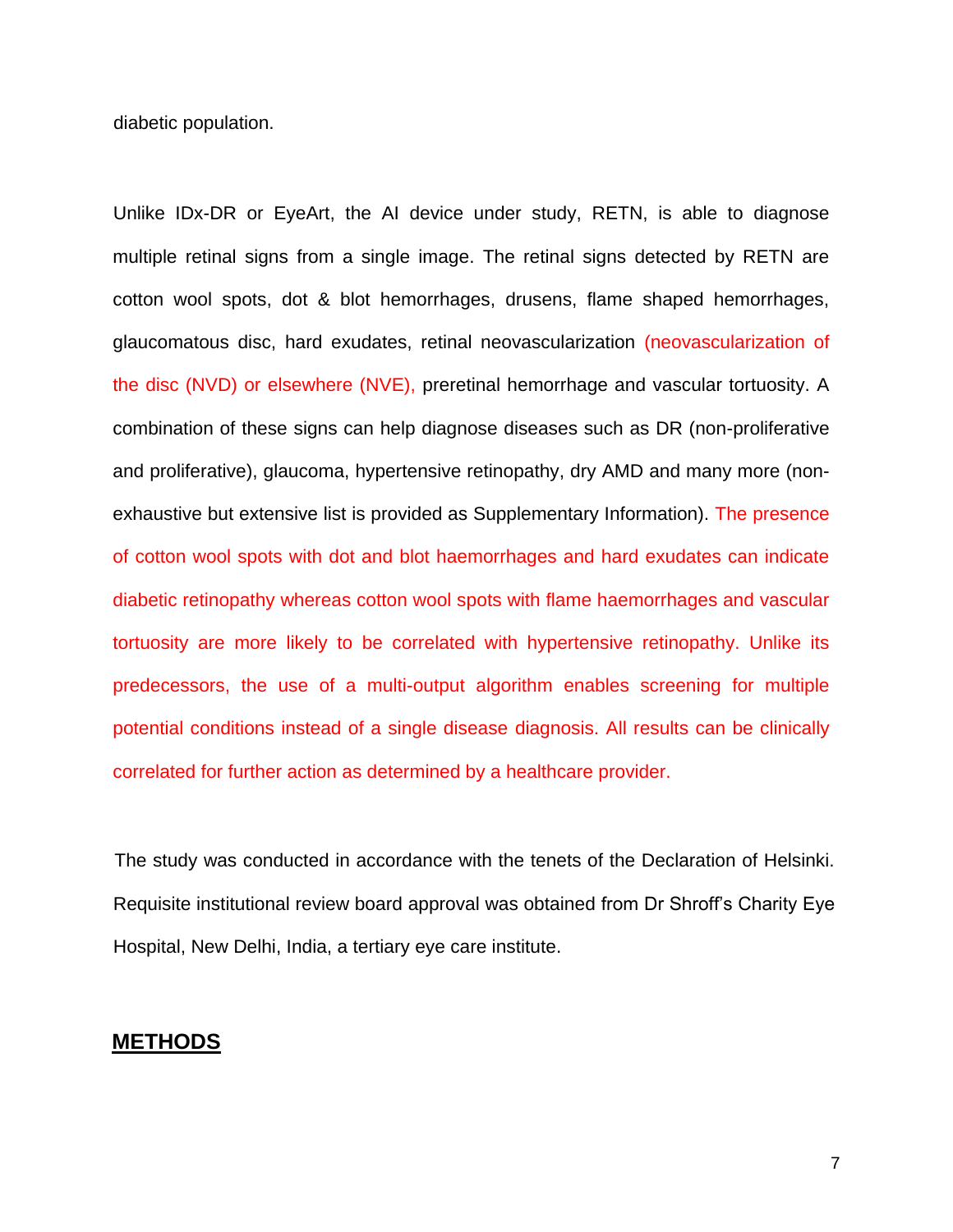#### **Model Development**

Deep learning (DL) is a subspace of machine learning (ML) which uses deep neural networks to perform various tasks. This process of training neural networks requires a large amount of labelled data since photographs for a specific disease may look different across patients, across two eyes of the same patient, or even photographs of the same eye on different fundus cameras (due to factors such as field of view, contrast and sensor of the cameras).

The system employs a convolutional neural network architecture similar to EfficientNet.<sup>[13]</sup> which represents the state-of-the-art in image classification and related tasks. The model was trained on a large, proprietary dataset of annotated fundus photographs collected in a real-world setting.

#### 1. Training Data Preparation

A set of about 100,000 colour fundus photographs were curated for training a deep neural network based classifier. The training set was created from a larger available set to ensure heterogeneity with respect to the source camera sensor, the captured field of view, the demographic distributions of the persons imaged, as well as the distribution of pathologies exhibited.

#### 2. Labelling Criteria, Quality Control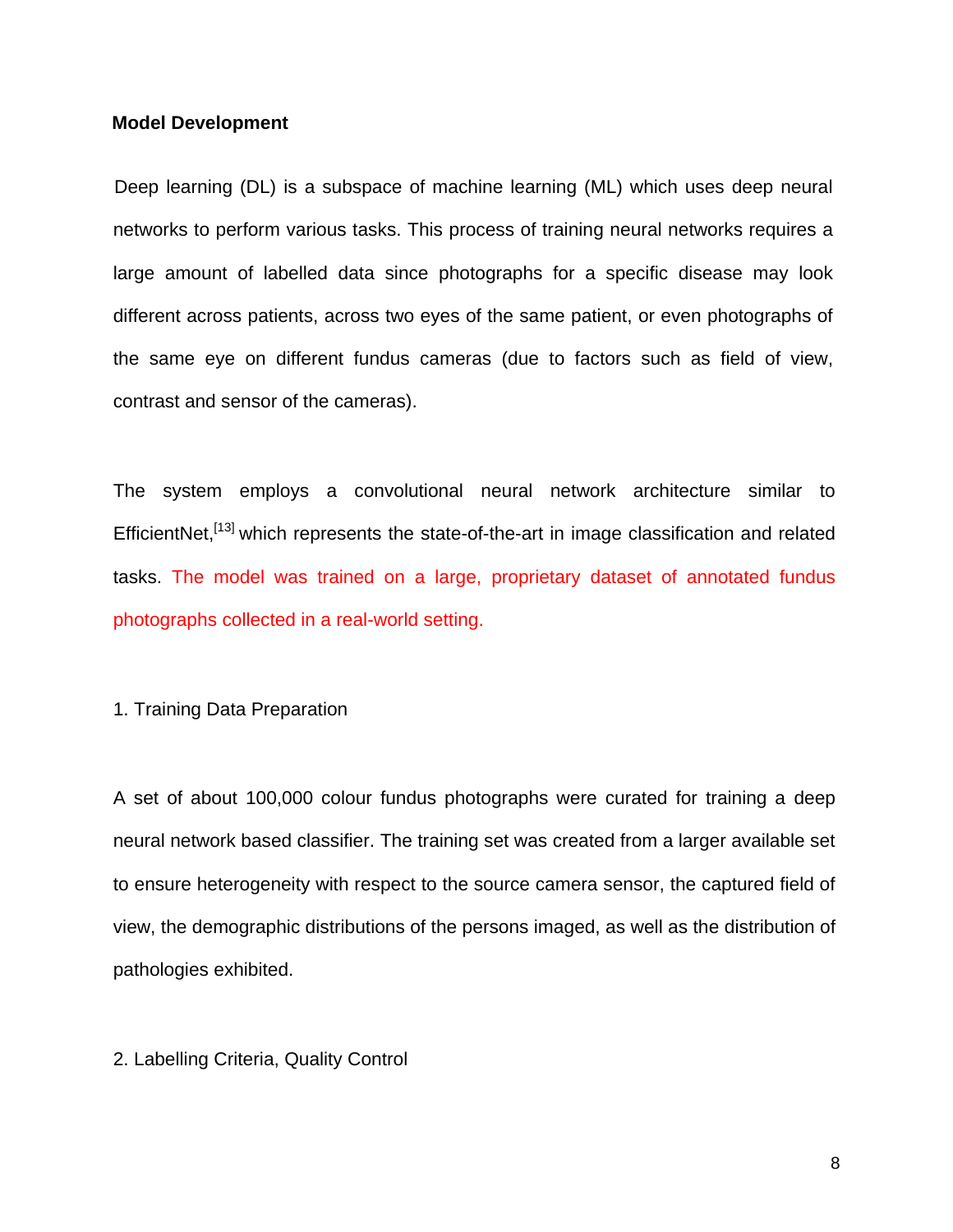Fundus images were annotated by graders on a web-based tool. Graders were asked to identify the clinical signs exhibited in the fundus image. In addition, they were also provided an option to signal the presence of imaging artefacts, such as camera flash, dust spots, lens flare and others. Further, the graders also had the ability to indicate if the image had no diagnostic value, based on the visibility of the retinal anatomical landmarks of the disc, macula and major arcade vessels. Thus, for each labelled image, grading produced a corresponding bit-string indicating the presence or absence of various signs, another one corresponding to imaging artefacts, and a flag indicating undiagnosable images. Images that were marked as undiagnosable were excluded from the dataset and were not utilized in subsequent processing and training.

For clinically validating the performance of the trained model, we additionally collected a validation set of images, and followed a rigorous process in labelling these images. The details and the subsequent statistical analysis of the model performance are described later.

#### 3. Image Pre-processing, Augmentations

Images were close-cropped, removing any borders and padding. They were then resized, preserving aspect-ratio such that the longer side was 384 pixels long. To aid regularization during neural network training, and to produce a more robust model,extensive augmentations were applied. Augmentations were applied probabilistically to each batch of images fed into the neural network after choosing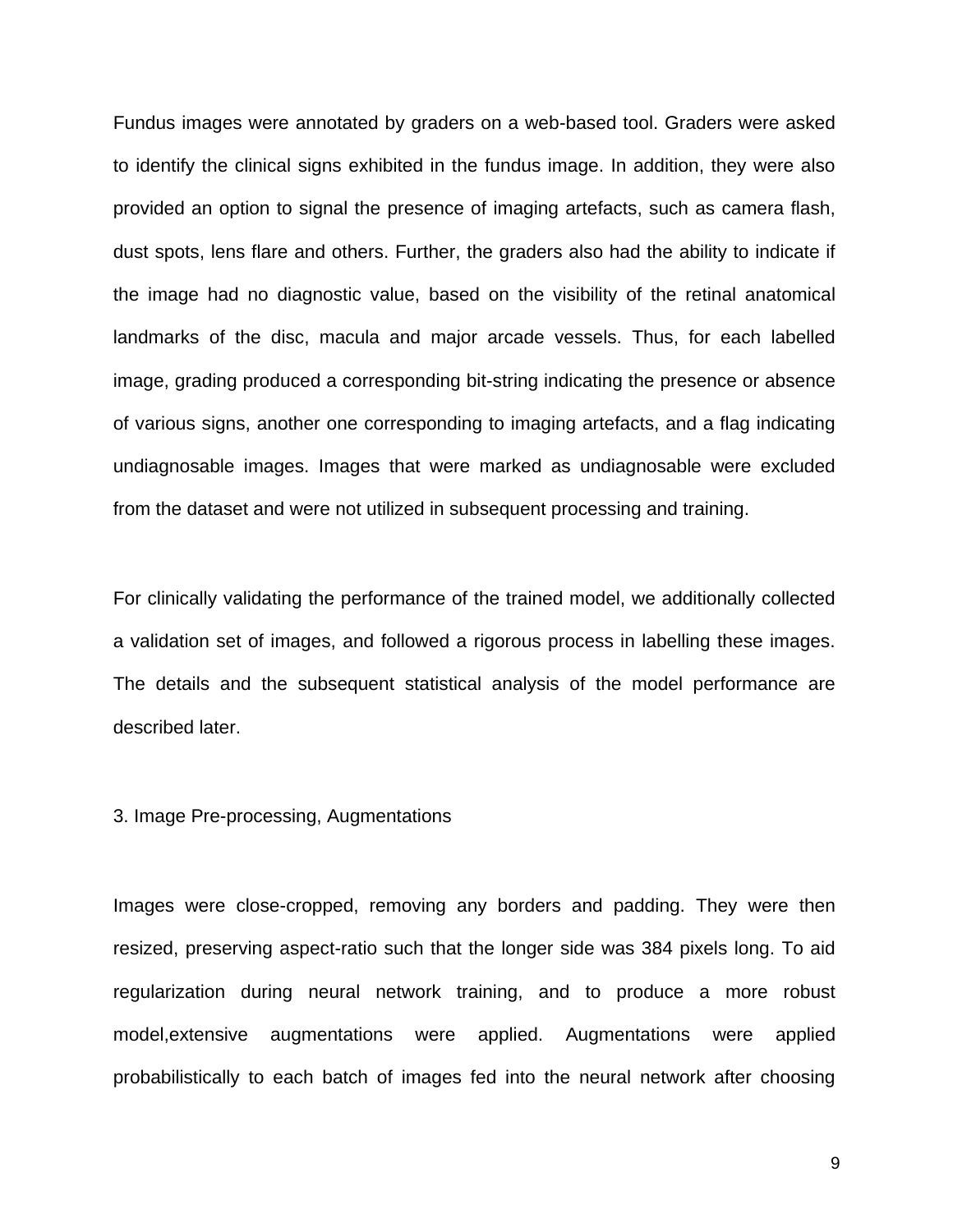control parameters from predefined ranges. Both geometric transformations (rotations, translations, random cropping and shearing) as well as color transformations (altering the hues of the image slightly, converting a fraction of images to grayscale, varying intensity/lightness, color channel shuffling and dropping) were used. Augmentations that artificially simulate camera sensor noise were also used. Additionally, the MixUp<sup>[14]</sup> technique was used at training time. MixUp has been found to promote model generalization and lessen the impact of incorrect labels.

#### 4. Model Development

Prior to training, training/test splits were first generated by stratifying across patients, in order to ensure that multiple images from the same patient do not end up across splits and poison the resulting metrics. This stratification process ensured that the training and validation data subsets were completely disjoint i.e. no images were present in more than one set, nor did images from a given patient appear in multiple sets. To predict the clinical signs in questions, an EfficientNet based model architecture was used. Since any of the 9 clinical signs in question may occur independently of each other, the problem was modelled as a multi-label classification task. The usual classification head of the EfficientNet architecture was replaced with a so-called Linear layer with 9 outputs. The entire model was trained with the Adam optimizer, with weight decay and cosine learning rate scheduling and early stopping for a total of 25 epochs, until the test loss did not decrease any further. Initial values for hyperparameters such as learning rate were chosen using random search.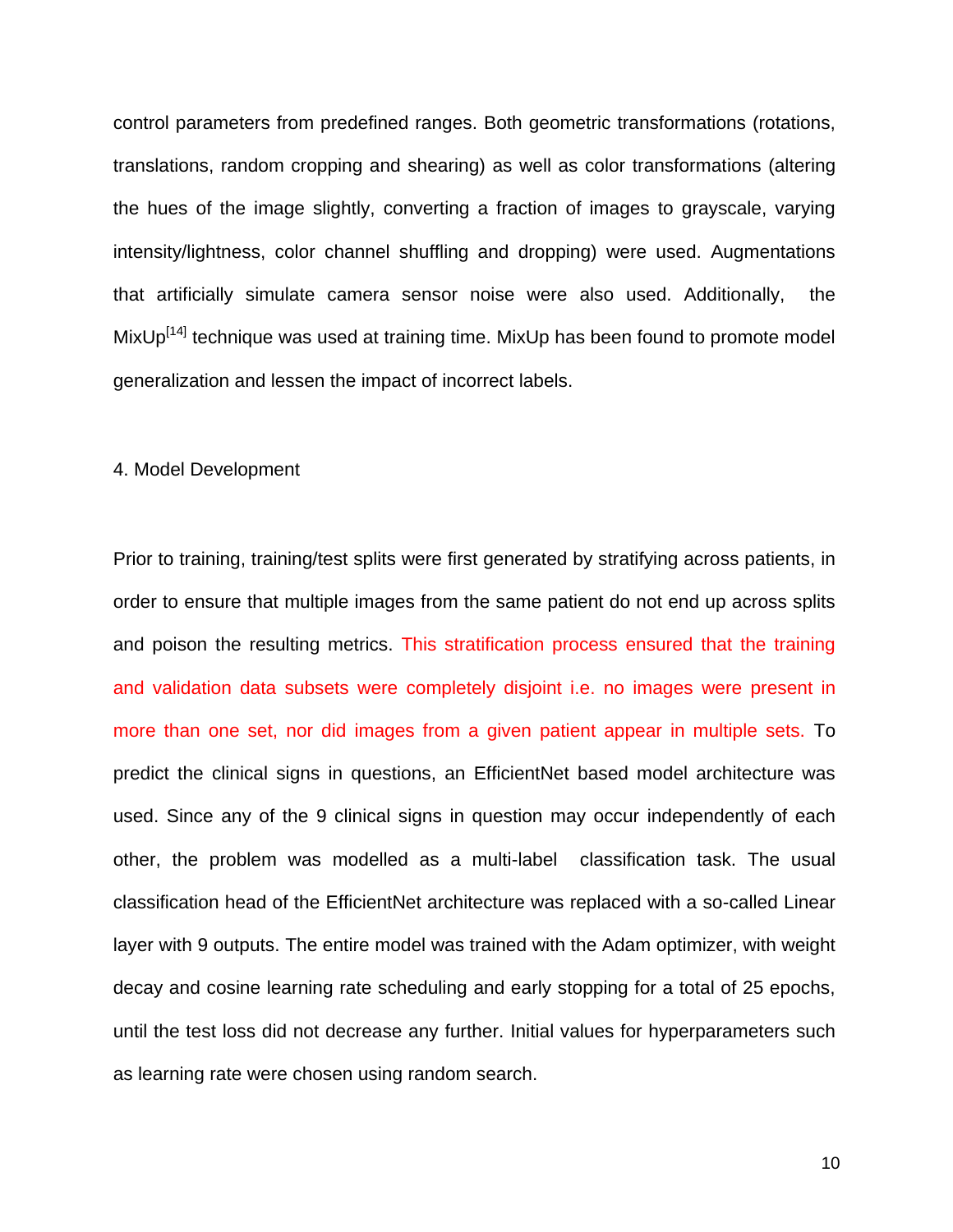#### **Image Grading for Validation**

Image grading for validation used the same workflow software as image grading for training, but the protocol followed was different. All photographs were first anonymised of any associated metadata, such as camera or patient information, prior to being labelled by the retina specialists. Each photograph was then labelled independently by two retina specialists. Each specialist labelled the clinical signs that were present in the photograph as per internationally accepted standards and definitions of those clinical signs.<sup>[15-17]</sup> In case both specialists deemed a photograph to be of insufficient diagnostic quality, the photograph was removed from consideration. One photograph often contained more than one clinical sign depending on the underlying disease or diseases and their progression.

In case there was any difference in the labels of two retina specialists, the photograph was further labelled by a third, senior specialist, as an adjudicator. "Any" difference implies that the two sets of labels did not match each other exactly. For example, one reader could indicate the presence of 3 clinical signs in the photograph. Unless the other reader also indicated those exact 3 labels, the photograph was forwarded for adjudication. The two readers and the adjudicators were blind to any labels assigned to the photograph previously by another reader, or the AI system. The labels associated with the photograph were determined to be either the consensus of the two initial readers in the case of an exact match, or the final adjudicated label. There were 5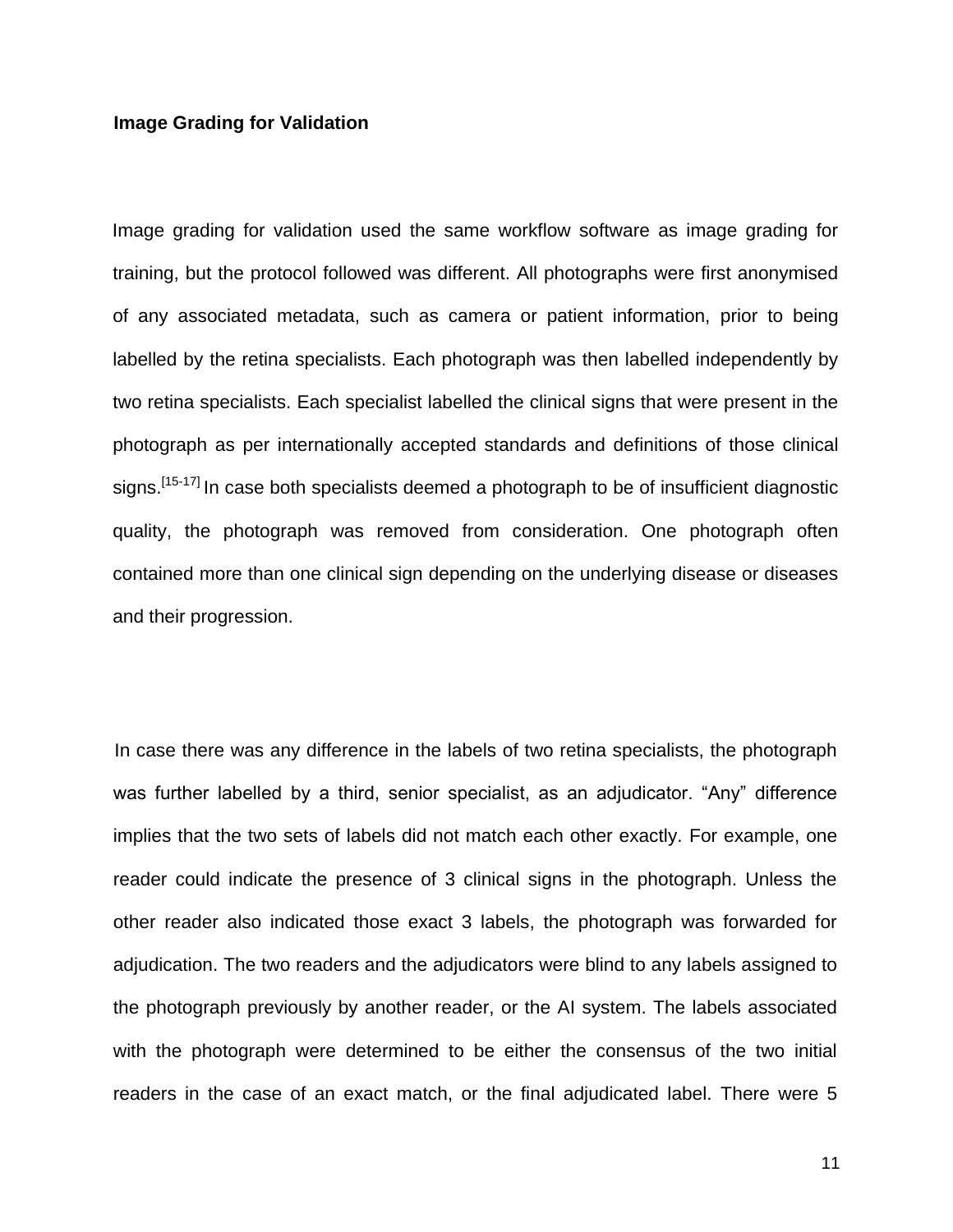readers and 1 adjudicator in this study.

Parallel to this, the algorithm also produced the set of labels for each photograph. The algorithm outputs a binary vector with 9 elements for each input image. These correspond to the nine clinical signs detected by the model. A value of 0 indicates lack of the corresponding sign in the image, a value of 1 indicates that the sign has been detected in the input. These outputs were then compared to the gold standard validation described above, for each individual clinical sign, and metrics were hence derived.

#### **Sample size**

A large retrospective set of 28308 fundus photographs was initially considered to be the pool of population samples available for study. These samples were initially shuffled randomly before being graded sequentially by human expert readers, i.e, vitreoretinal specialists. The following standard assumptions were made in calculating the sample size required for statistical analysis of sensitivity and specificity for each clinical sign expected sensitivity: 90%, expected specificity: 80%, prevalence: 20%, confidence level: 95%, dropout rate: 10%. This produced a minimum sample size for sensitivity as 173 samples, and that for specificity at 77 samples. So, a minimum of 77 negative samples were required for each sign, and a minimum of 173 positive samples were required for each sign. Considering dropout, the minimum sample size was fixed at 191 samples. The requisite theoretical framework and formulae used to derive these are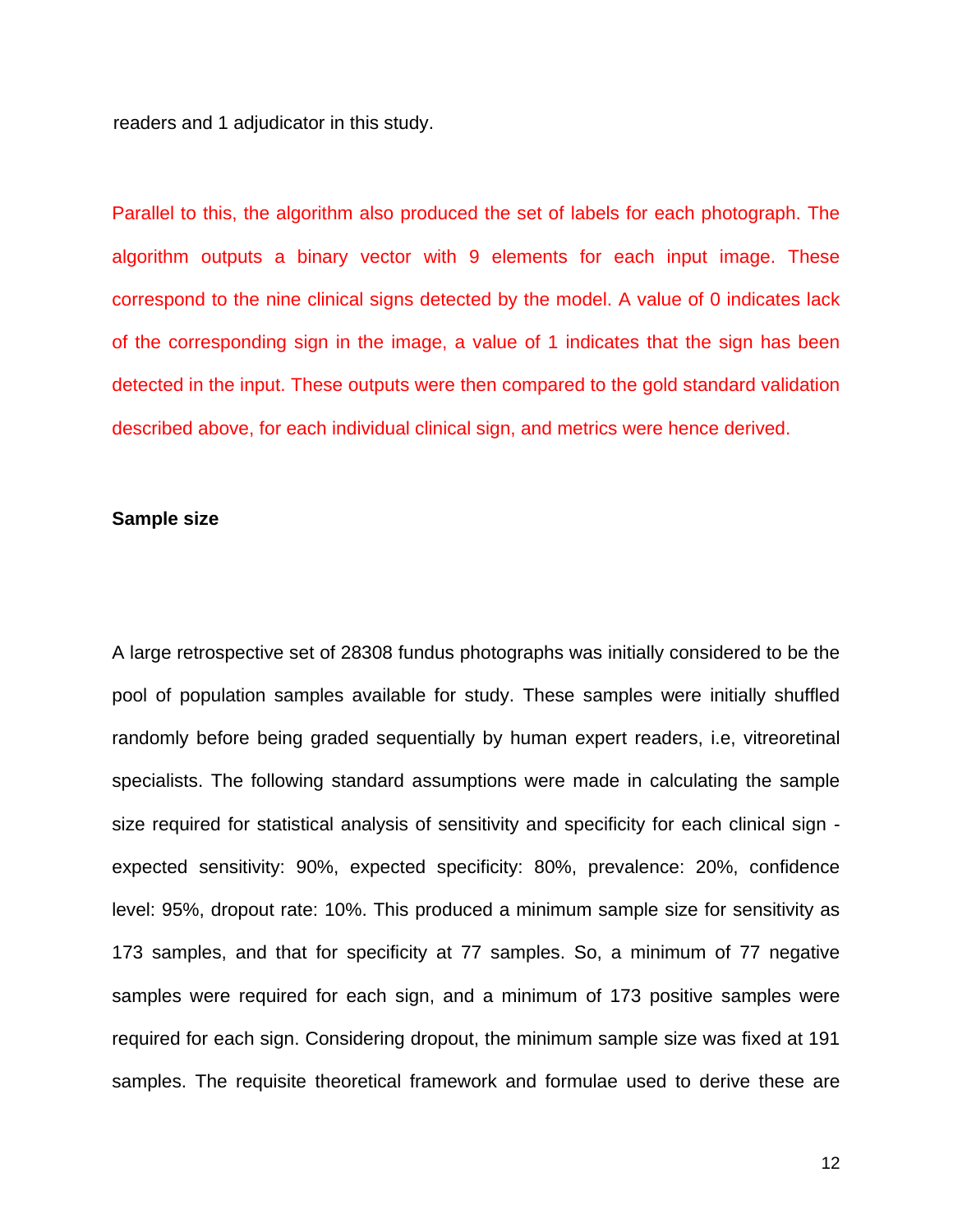available in the work of Buderer.<sup>[18]</sup> This sample size was verified against other methods of estimating sample sizes such as binomial estimation, and were found to be similar or exact, thereby providing additional confidence regarding the size of the sample. As a measure of literature review, the sample sizes for triage and notification devices approved by the US FDA were studied and were found to be similar as well. It was safe to assume that the number of minimum samples required would be achieved throughout the study without specific enrichment strategies since a sample without any of the 9 clinical signs would serve as a common pool of negative samples for all of the 9 clinical signs. This assumption was found to be correct in the course of the analysis.

Based on this requirement, samples were enrolled into the validation set until this sample size of 191 positive samples was reached for all 9 clinical signs under consideration. In the course of the study, the last set to reach this threshold were positive samples for preretinal hemorrhages, and at that point further enrolment of samples into the study was stopped, and the final sample set for the study was considered final and frozen.

In creating the original gold standard benchmark data set for evaluation, a total of 55962 sets of labels from 28308 eyes were created across 14718 patients by the readers. Photographs were then eliminated if they only contained signs outside the scope of the study, and undiagnosable photographs were removed. Further, photographs of the same eye were removed, leaving a single image per eye at random. After this, the final validation set of 3484 photographs of 3484 unique eyes from 3305 patients was frozen.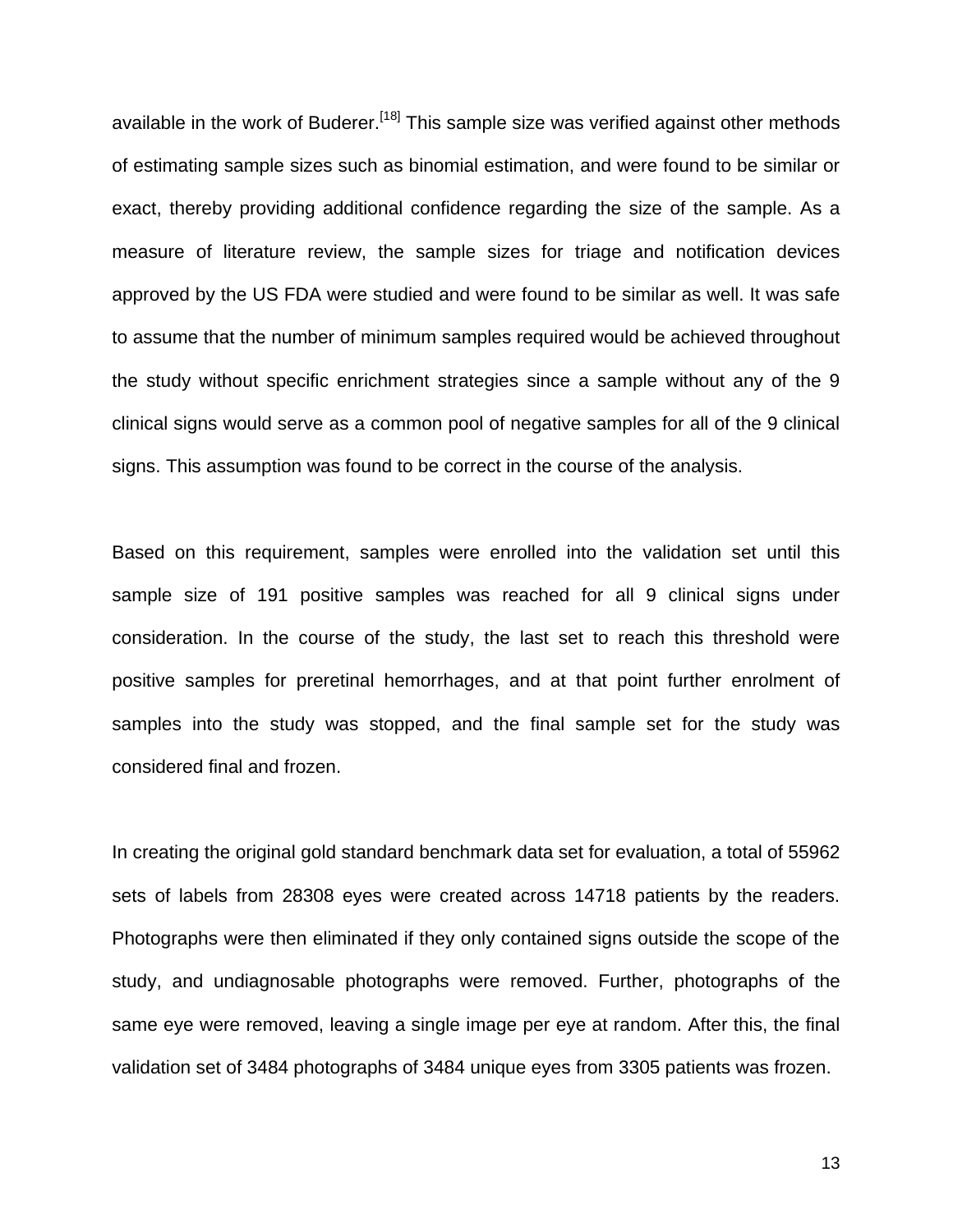#### **Statistical Analysis**

There were two primary metrics of interest in the study; namely, the sensitivity and specificity of the algorithm in detecting each of the 9 clinical signs. 95% confidence intervals were calculated as standard binomial intervals. All calculations were done using Python scripts using numpy and scipy. Table 2 enumerates the results of the performance testing. In addition to the primary metrics of sensitivity and specificity, it was also important to evaluate the variability in the performance of the algorithm with respect to age, sex, camera and field of view. This was done to evaluate statistically whether the error rates of the algorithm (false positives and false negatives) were independent of the above factors, or were different for different characteristics.

In calculating the results, chi-square tests of independence were used to establish whether or not the categorical variables of the study showed any dependence on the outcomes. The null hypothesis was that the rate of false positives and false negatives for different categories would be independent of the category. A p-value of less than 0·05 would indicate that the null hypothesis needed to be rejected, ie, the rates of error in the algorithm are dependent on the covariate. A p-value of more than 0·05 would indicate that the null hypothesis was true, ie, no effect of the categories of the variable under investigation, such as different types of camera models or different sexes were seen on the rates of error of the algorithm. If a certain variate had very few or insufficient samples, they were removed. (Table 4). A detailed description of this data is available as Supplementary information for each individual clinical sign.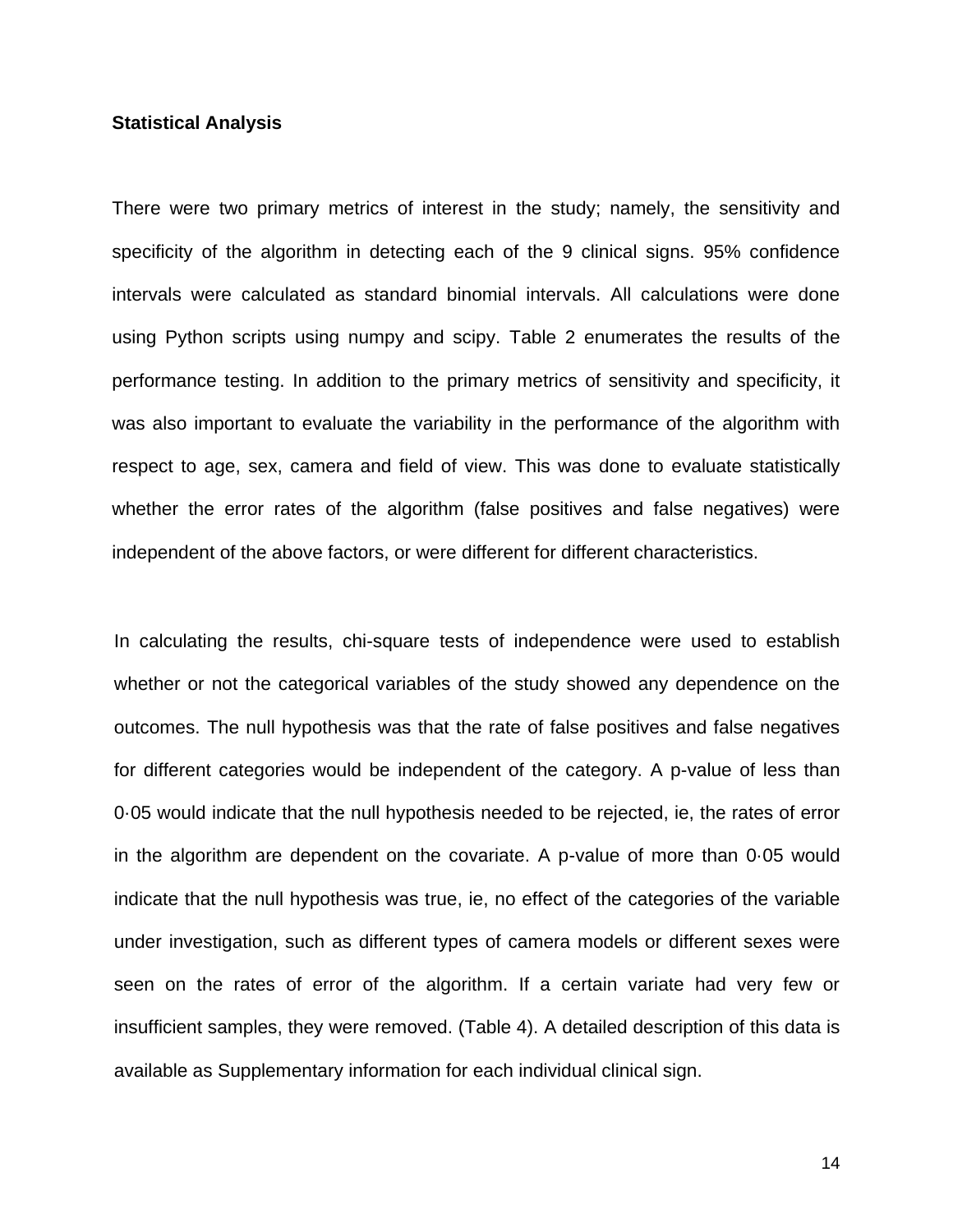## **RESULTS**

#### **Description of Data**

RadicalEye Triage and Notification was validated on a set of 3484 retrospective macula-centred fundus photographs acquired through various fundus cameras at multiple clinical sites at tertiary and secondary eye care facilities in India. All data was captured in regular clinical workflow and reflects a real-world setting of an ophthalmic photographer or optometrist capturing the photograph on various cameras.

A total of 15 different types of fundus cameras were used in the study to study any statistically significant variation in the errors in the algorithm. Further, they had 6 different fields of view (the same camera could also be operated on different fields of view). Each clinical feature had photographs from at least 2, at most 7 and on average 4.4 cameras (refer to supplementary data for more information). Further, since the algorithm does not diagnose a specific disease but looks at specific clinical signs, such as hemorrhages and exudates, they are racially invariant. The prevalence of a disease may be influenced by race, ethnicity or other clinical factors, but the underlying clinical signs that are related to a disease do not vary.

Undiagnosable photographs refer to photographs where the following retinal landmarks are not visible: the optic disc, the macula and the major arcade vessels. They do not refer to photographs where these may be occluded by a clinical feature, for example, a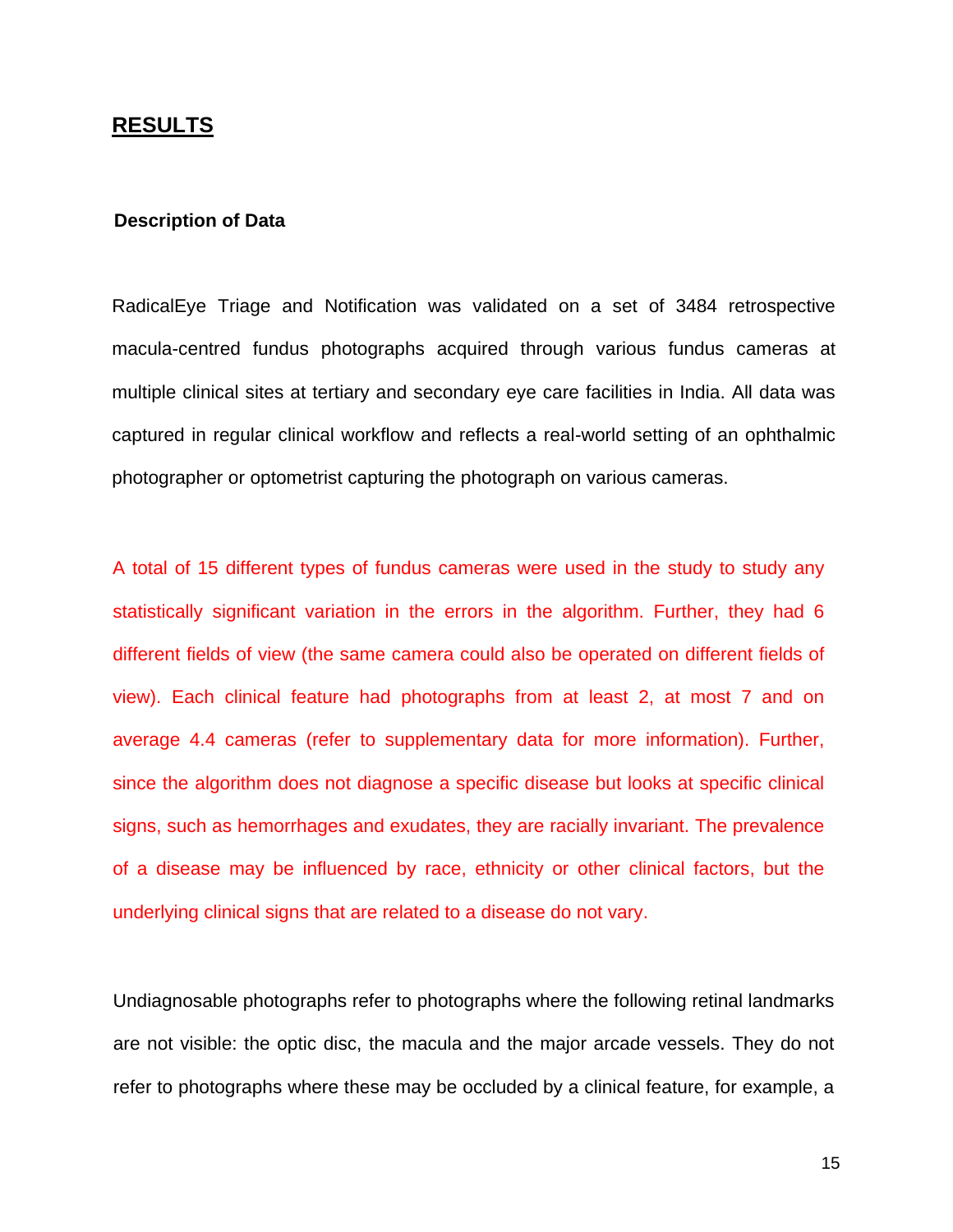preretinal hemorrhage. No two images belong to the same eye.

1080 photographs did not have any of the signs under consideration. 2404 photographs had at least one sign under consideration, with a maximum of 6 signs in a single image and an average of 2.17 signs per image.

Of the 3484 images considered in total, the number of positive samples for each clinical sign under consideration as per the gold standard data set created as in Table 1. The two sexes in the dataset were male (64.2%) and female (35.8%). The age categories in the dataset were: 18 to 29 years old, 30 to 39 years old, 40 to 49 years old, 50 to 59 years old, 60 to 69 years old, and 70 years or above. The mean age was 50.19 years (SD: 28.06 years).

The different fields of view in the dataset were (degrees): 30, 35, 40, 45, 50 and 60. The different fundus cameras in the dataset were as follows: Canon CR-5, Canon CR-1, Canon CF-60UVi, Film Camera Scan (Scanned photographs from non-digital, film-based fundus cameras), Forus 3Nethra Classic, Kova VX-10, Nidek AFC-210, Nidek NM-200-D, Topcon TRC-NW400, Topcon 50DX, Topcon TRV-50, Topcon TRC-NW6, Zeiss FF450 Plus, Zeiss Visuscout and Zeiss Visucam 500.

## **Performance Characteristics: Primary Metrics**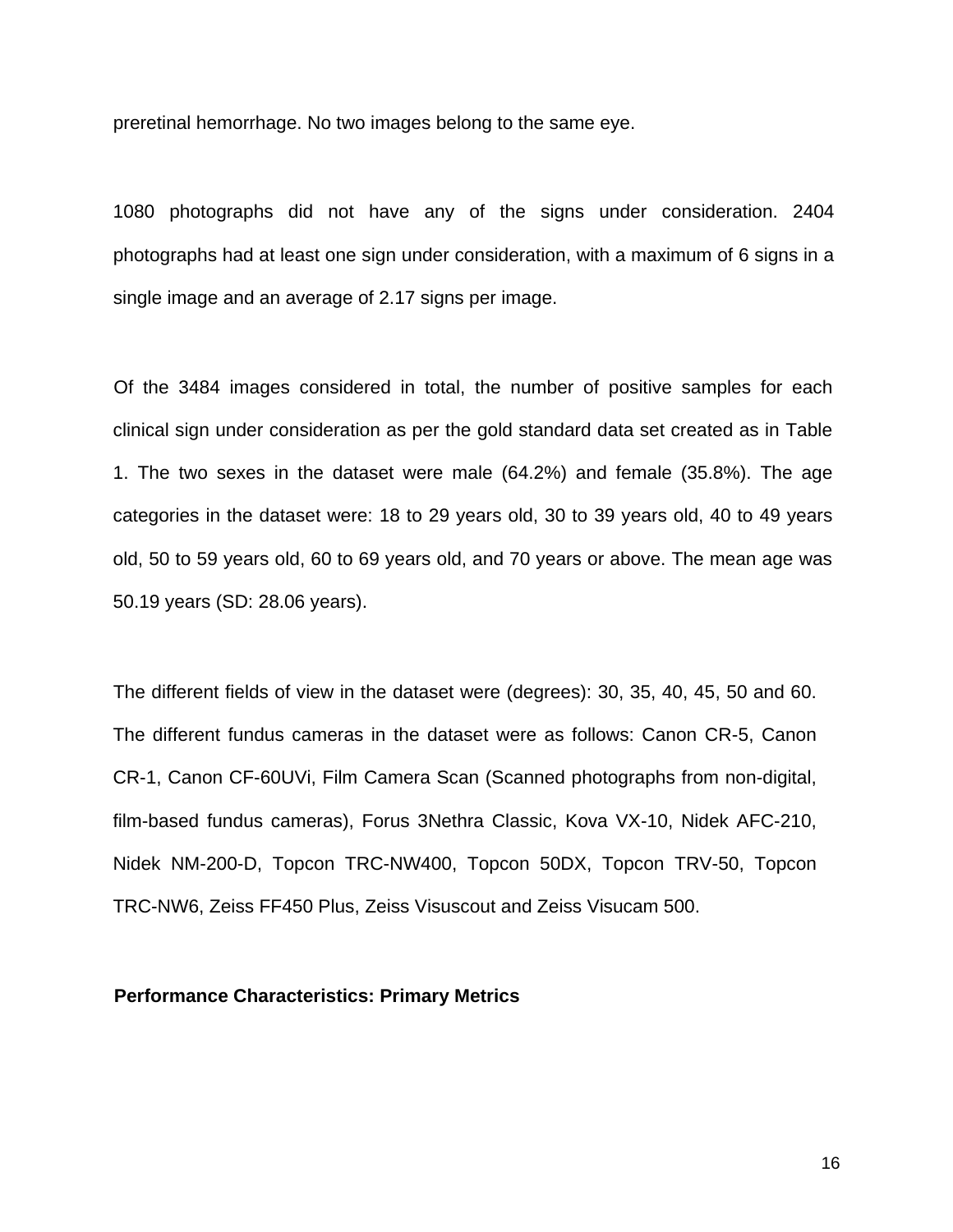Since this system analyses the photograph for 9 different signs, we also present a set of macro, averaged metrics for ease of understanding and communication in Table 3. The overall mean was 90.19% for sensitivity and 88.38% for specificity.

#### **Performance Characteristics: Secondary Metrics**

The results of the algorithm were found to be independent of age, sex, camera and field of view. Had it been dependent, it would not be possible to indicate the system for use irrespective of the above factors. It should be noted that the same camera can sometimes be operated at different fields of view depending on the operator and the manufacturer or mode of use, and hence field of view is considered a separate measure from the camera itself. The data considered in this study contains no widefield fundus camera or ultra-wide field fundus camera and hence the algorithm should be considered untested on wide field fundus camera photographs.

A further performance characteristic that was measured was the average time for inference. The time was measured on inference over all samples in the validation set on Amazon Web Services (AWS) cloud servers. They were measured on p3.2xlarge instances on AWS, in batch mode with a batch size of 32. As an intended cloud-based multi-tenant solution, this represents the intended use scenario for the algorithm. GPU evaluations were carried out on an NVidia Tesla V100 GPU. CPU evaluations were carried out on an Intel CPU (Xeon E5-2686v4 (2.30 GHz) with 8 Cores). For CPU evaluations, inference was parallelised across all cores. The mean time taken on GPU-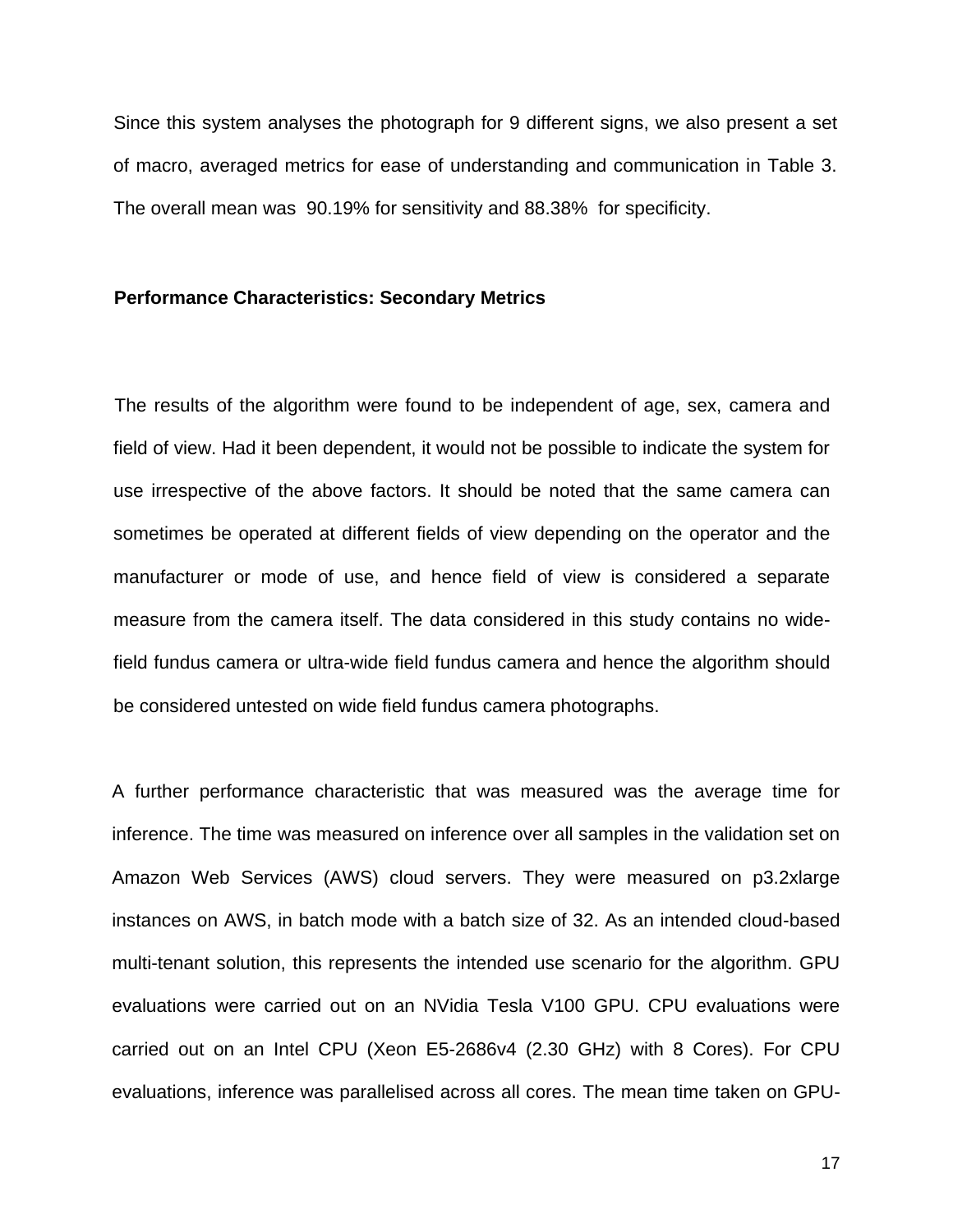accelerated inference was 2.74 milliseconds (ms) per image (SD: 2.64 ms) and the mean time taken on CPU inference was 222.48 ms per image (SD: 10.76 ms). For most use cases, an optimised and CPU-accelerated inference would suffice (with the capacity to analyse 2 patients per second per server considering one photograph per eye), but for critical and near-instantaneous results, GPU-acceleration for inference could be used (with the capacity to analyse 182 patients per second per server considering one photograph per eye).

## **Discussion**

#### **Clinical Applicability**

The process of training deep neural networks requires a large amount of labelled data since fundus photographs of a specific disease may not look the same across patients, across two eyes of the same patient, or when taken on different fundus cameras (due to factors such as field of view, contrast, and sensor of the cameras). The core algorithmic principle upon which the system runs is the analysis of a retinal fundus photograph for the presence of one or more of the nine clinical signs mentioned above. These clinical signs individually and in combination are suggestive of various ophthalmic diseases such as DR, AMD, hypertensive retinopathy, glaucoma, retinal vein or artery occlusions, and vasculitis among many others. The model is useful in scenarios where retina specialists are not available as it can flag the abnormal signs and suggest the need for a more detailed evaluation, both of the eye and the systemic diseases that the retinal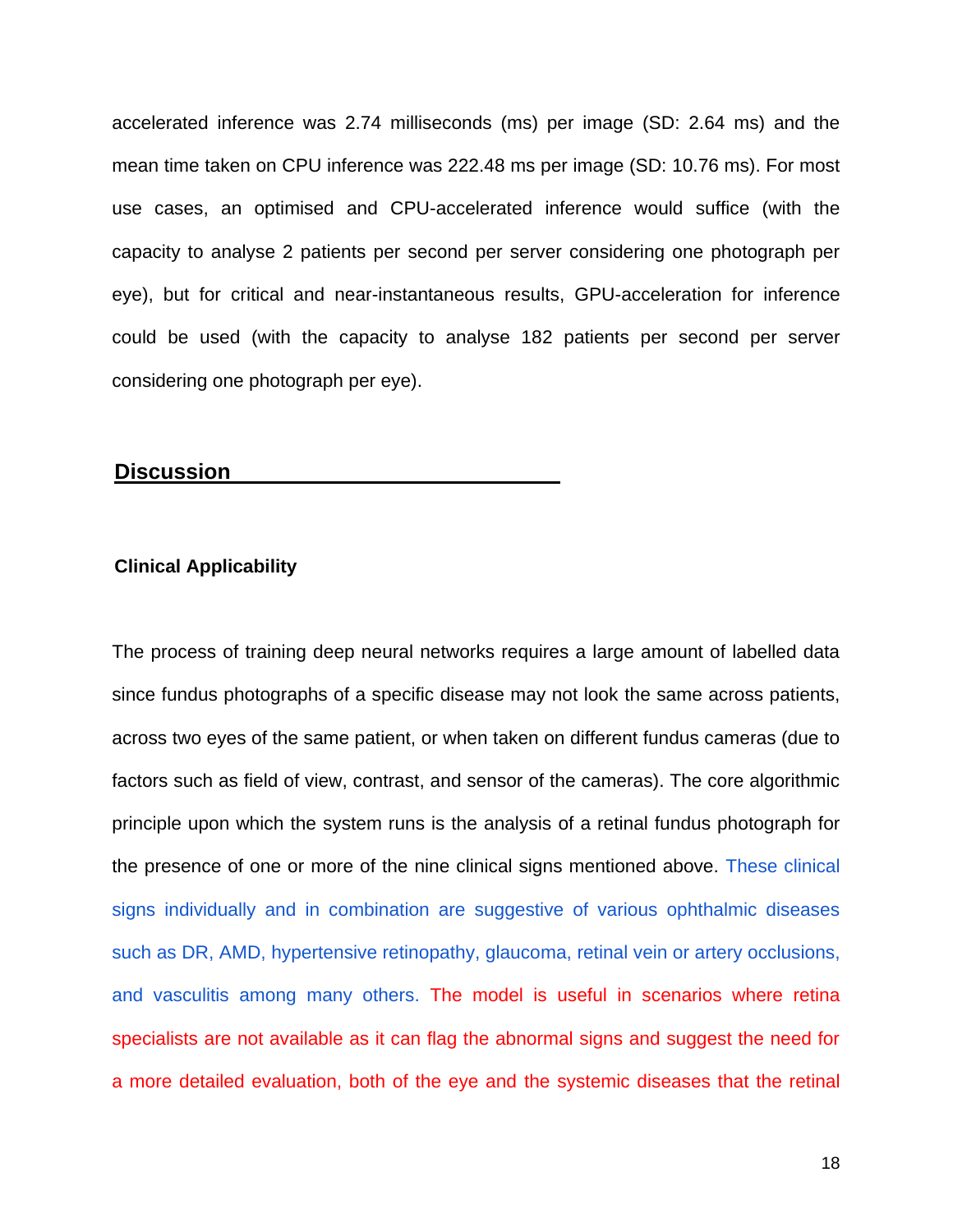pathologies may indicate. The model helps to detect the nine retinal signs and may be used in various settings such as screenings and diabetic clinics. However it does not preclude the need for a comprehensive examination. It may also find application in ophthalmology hospitals to direct patients to appropriate specialty clinics as per the findings of the scan. For example, a fundus photograph with a glaucomatous disc merits to be seen by a glaucoma specialist whereas a photograph with retinal haemorrhages is more suited for a referral to a retina specialist.

Making the model part of screening programs makes it possible for a much larger population to be screened for retinal diseases without the burden of availability of specialists for the same. This in turn leads to an early diagnosis. As most retinal diseases are vision threatening if not treated timely, an early identification allows significant improvement in the patient's quality of life and reduces financial burden of treatment.

As opposed to screening programs which can be conducted at large scales using the RETN model, programs conducted with physical eye examination may have limited capacity and long waiting time for appointments may lead to a delayed diagnosis leading to advanced stages of the disease, resulting in frequent complications and requiring more expensive interventions.

For glaucoma, the cost of treatment increases from \$455 in the earliest stage doubling to \$969 in the advanced<sup>[19]</sup> stages. Similarly, it has been studied that even a 6 month delay in treatment of vein occlusion can lead to a loss to 9 to 11 ETDRS Letters.<sup>[20]</sup> Specifically for AMD, early treatment at non-neovascular stages can be effective in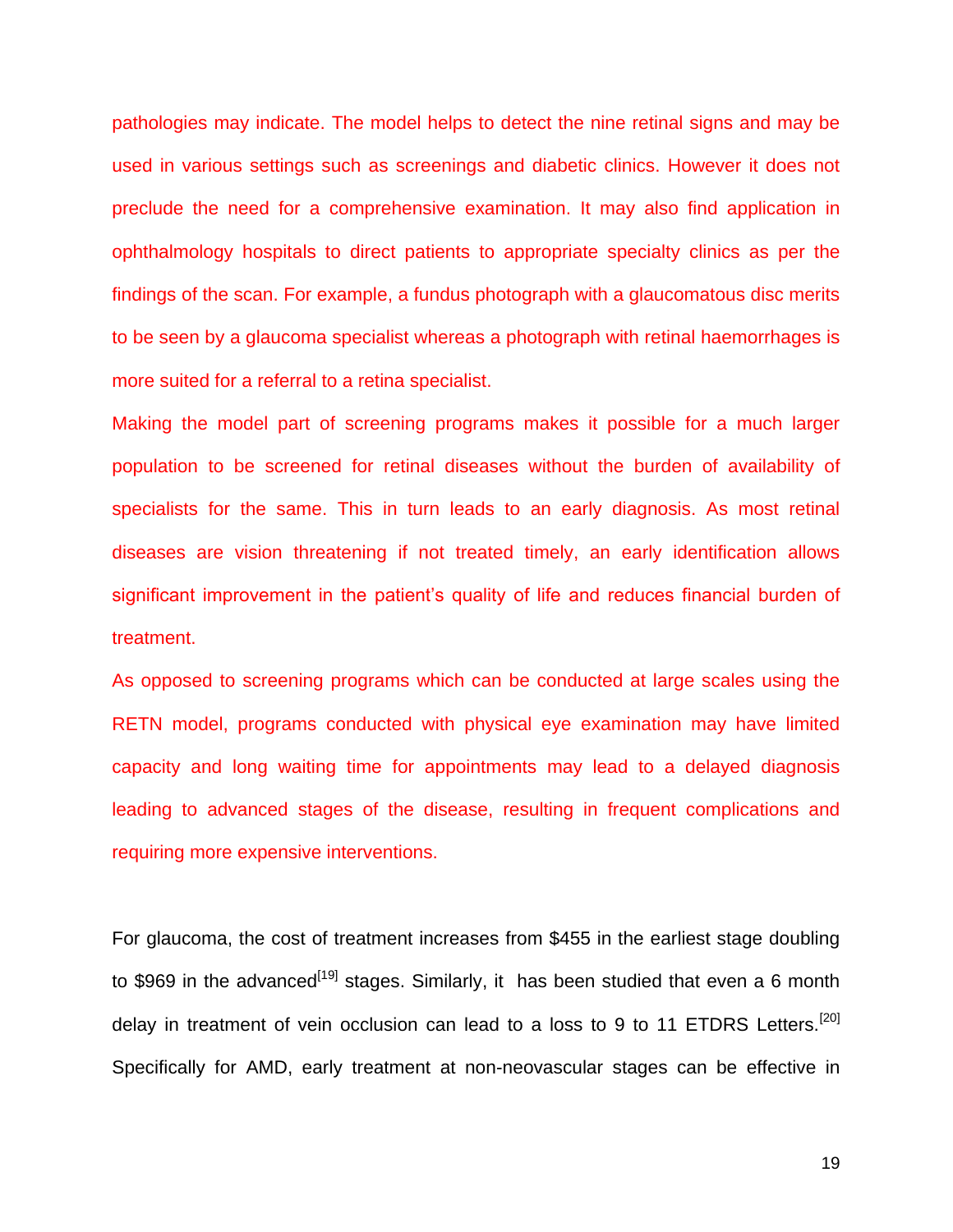halting the progression of disease. 84% of individuals with AMD in the US are unaware of their disease.<sup>[21]</sup> It is especially important since drusens usually present asymptomatically, and once the disease progresses to wet or neovascular AMD, untreated patients can progress rapidly. One line of visual acuity loss is reported as early as 3 months.<sup>[22]</sup> Once AMD reaches the stage where CNV has developed, progression of CNV can be rapid, with immature vessels reaching a maturation state within 10–14 days,  $[22]$  and patients may remain asymptomatic during this growth. Using RETN, a more active and relatively more comprehensive screening can be envisioned rather than patients seeking care when they experience symptoms of disease.

Retina is a mirror of systemic diseases. For example, flame shaped hemorrhages on a retinal image can be related to retinal vein occlusion (RVO), which in turn may be manifestation of hypertension or cardiovascular disease (CVD).<sup>[23]</sup>

The nine retinal signs identified by RETN, may be common to several retinal and systemic diseases. For example, systemic lupus erythematosus (SLE) presents with signs similar to DR such as cotton wool spots and retinal hemorrhages.<sup>[24]</sup> Specific types of anemias may also mimic DR. For example, sickle cell retinopathy can simulate a DR fundus in both its proliferative and pre-proliferative stages.<sup>[25]</sup> Radiation retinopathy<sup>[26]</sup> can also present with intraretinal hemorrhages.

Cotton wool spots develop in areas of retinal hypoperfusion and can be seen in diseases like DR, hypertensive retinopathy, and also infectious diseases such as those caused by the human immunodeficiency virus  $(HIV).$ <sup>[27]</sup> The presence of drusens in younger populations may point towards underlying inflammatory diseases.<sup>[28-30]</sup>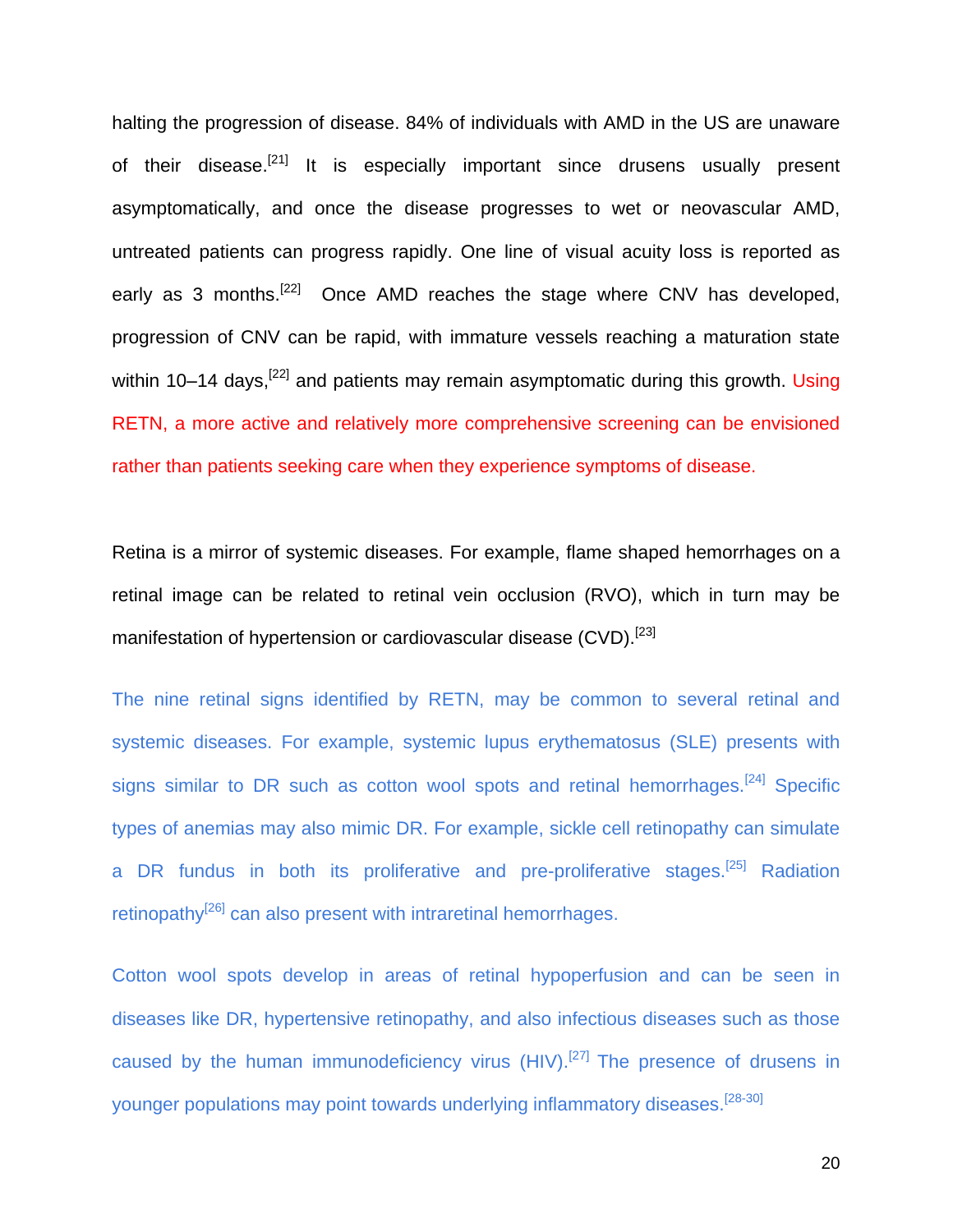The output from RETN may help in triaging the patients based on their retinal signs identified thereby helping them seek early medical advice. The nine clinical signs detected by RETN are among some of the common signs seen on a fundus photograph and represent most major retinal diseases (refer to supplementary information for a complete list). The algorithm is agnostic to use cases. For instance, the model may be used to triage and prioritize cases in a patient list at an eyecare institution. It may also be used in non-ophthalmic setups such as a diabetic clinic or optical store for referral to ophthalmologists based on the generated report. Each of these settings will present a population with different prevalence rates for the various signs. For instance, the population at a diabetic clinic will self-select for a higher prevalence of hard exudates and dot and blot haemorrhages. Thus, certain statistical measures, such as positive predictive value (PPV) and negative predictive value (NPV), which are linked to prevalence, will vary. To take this into account, we have included the expected statistical performance across a range of prevalences as a table in the supplementary data.

#### **Comparison with State of the Art**

In our study, we found that among all clinical signs, the worst sensitivity of RETN was 85.06% for vascular tortuosity and that of specificity was 85.21% for drusens. The best sensitivity and specificity was 94.65% and 95.36% respectively for glaucomatous disc.

On review of literature, we found that these metrics in isolation are comparable to the ones previously reported by various authors such as Gulshan et al,<sup>[31]</sup> who reported a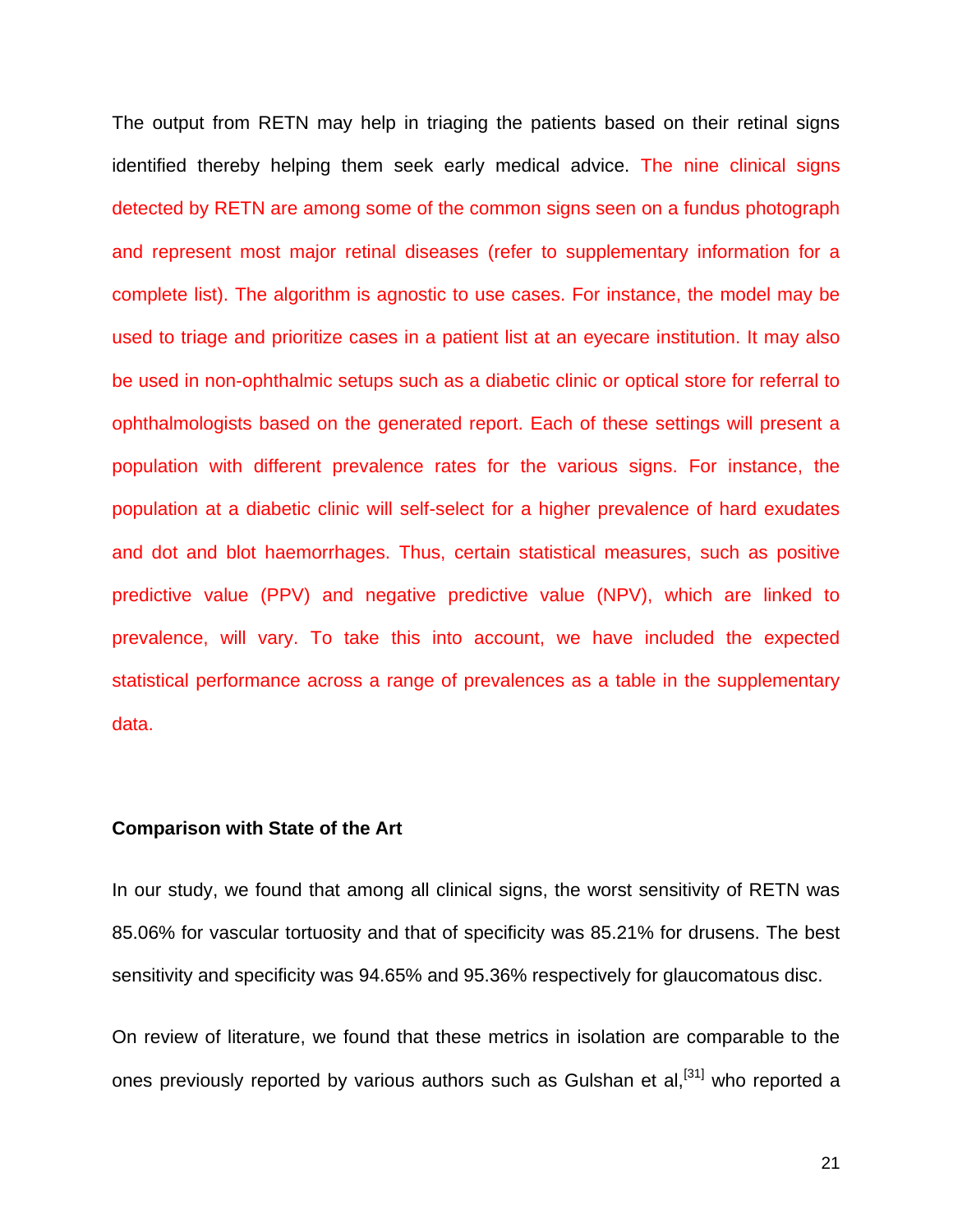sensitivity of 97.5% and a specificity of 93.4% (at an operating point for high sensitivity for detecting referable DR), Rajalakshmi et  $al^{[32]}$  reported a sensitivity of 95.8% and 80.2% specificity (for detecting DR), Abramoff et  $al^{[11]}$  have reported a sensitivity of 87.2% and a specificity of 90.7% (which was also used by the FDA in approving their algorithm for diagnostic use for detecting DR), Burlina et  $al^{[33]}$  reported an accuracy between 88.4% and 91.6% for detecting AMD, Olvera-Barrios et al<sup>[10]</sup> reported sensitivity of any retinopathy ranging from 92.26% to 92.27%. However, all these algorithms previously reported were focussed on detecting specific diseases, whereas this study focuses on simultaneous detection of nine retinal signs.

It is useful to compare the current system under evaluation with previously published work. On comparing RETN with the existing devices such as IDx-DR and EyeArt, the major advantage is that this device flags the various clinical signs irrespective of the underlying cause and thereby not restricting itself to diagnosing a particular pathology such as DR. Cotter et al emphasized that even in images unreadable for DR, other important pathology may be captured and hence it is important for screening tools to be able to diagnose other treatable eye diseases in addition to DR.<sup>[34]</sup>

IDx-DR is designed to detect one specific disease, more than mild diabetic retinopathy in pre-diagnosed populations. RETN is a triage and notification device designed to notify the user for the presence of medical signs, not one specific disease. Hence, the device outputs are entirely different. IDx-DR is indicated for use on a pre-diagnosed diabetic population. This device is designed to be used for any patient who the ordering provider believes has the potential for having any of the nine clinical signs identified by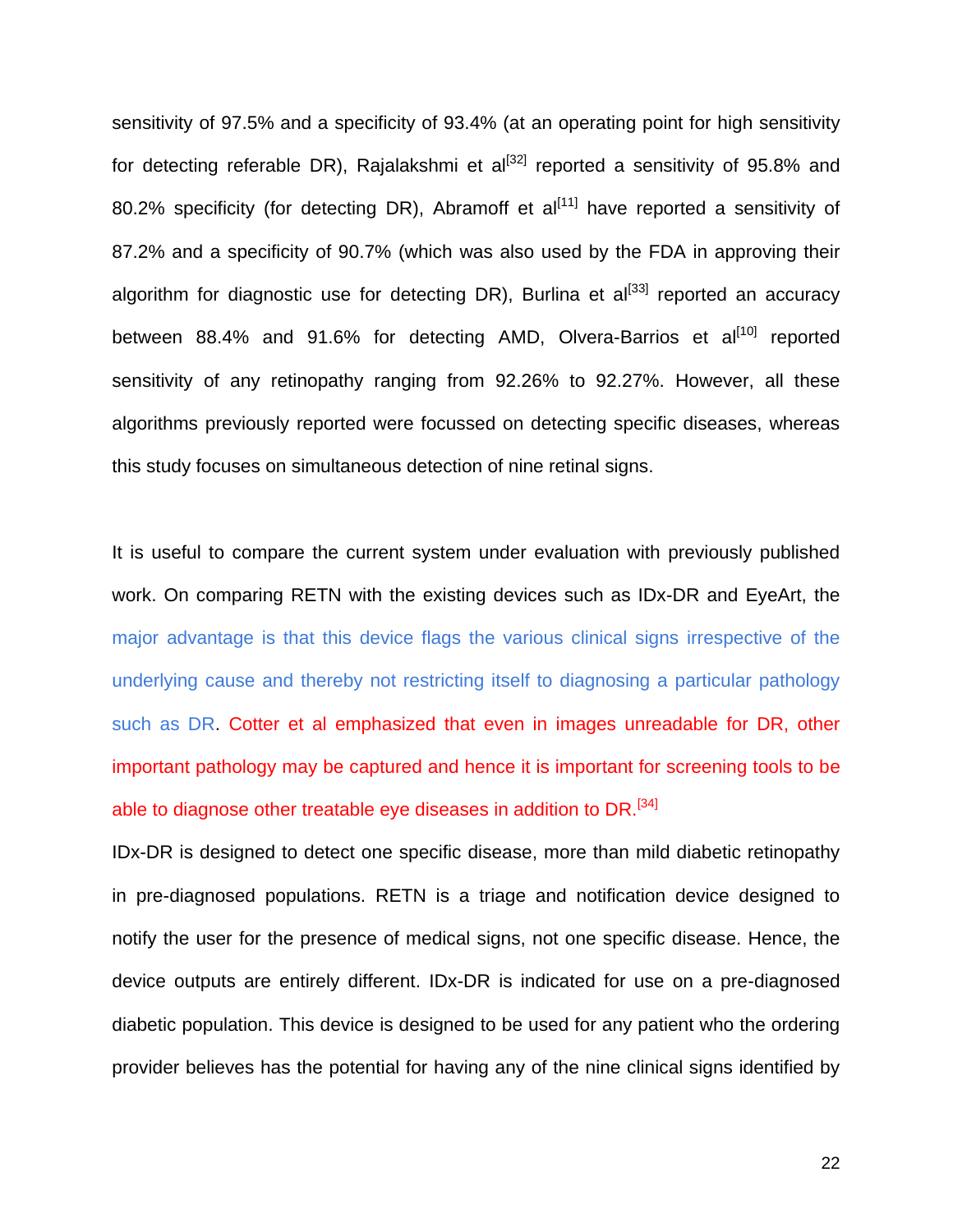the algorithm, regardless of whether the patient has current symptoms suggestive of disease. In other words, there is no preset diagnostic or other restriction on the population for which RETN is designed to be used. Hence, the populations for which the devices are designed to be used are different (RETN's population is a superset of IDx-DR's population). IDx-DR is indicated for use only with the Topcon NW-400 Fundus Camera. RETN's performance is invariant over multiple fundus cameras, and hence is not restricted to be used with a specific fundus camera.

IDx-DR is labelled for use autonomously. RETN however is not envisioned to be a standalone diagnostic device, and the results must be correlated clinically. It is not designed to be a diagnostic device with the capability to definitively rule out or in any of the signs listed above. Hence, it is appropriate for use by a clinician at their discretion. The clinical judgement of the ordering physician determines the subject's diagnosis, treatment and other clinical activity.

A feature of RETN is the use of a multi-label classifier. A binary classifier typically produces an output which classifies an image into one of two classes (such as, presence or absence of diabetic retinopathy). Previous work on analysing multiple signs from a single fundus photograph have been demonstrated in the work of Son et al.<sup>[35]</sup> In that work, the authors evaluated a system with the ability to detect 12 clinical signs. However, they employed 12 different binary classifiers in each of these clinical signs. It was noted in editorial commentary of their work<sup>[36]</sup> that a future direction of work could be to produce ensemble models that aggregated all 12 binary classifiers. The current system under consideration addresses that issue, by using multi-label classification on a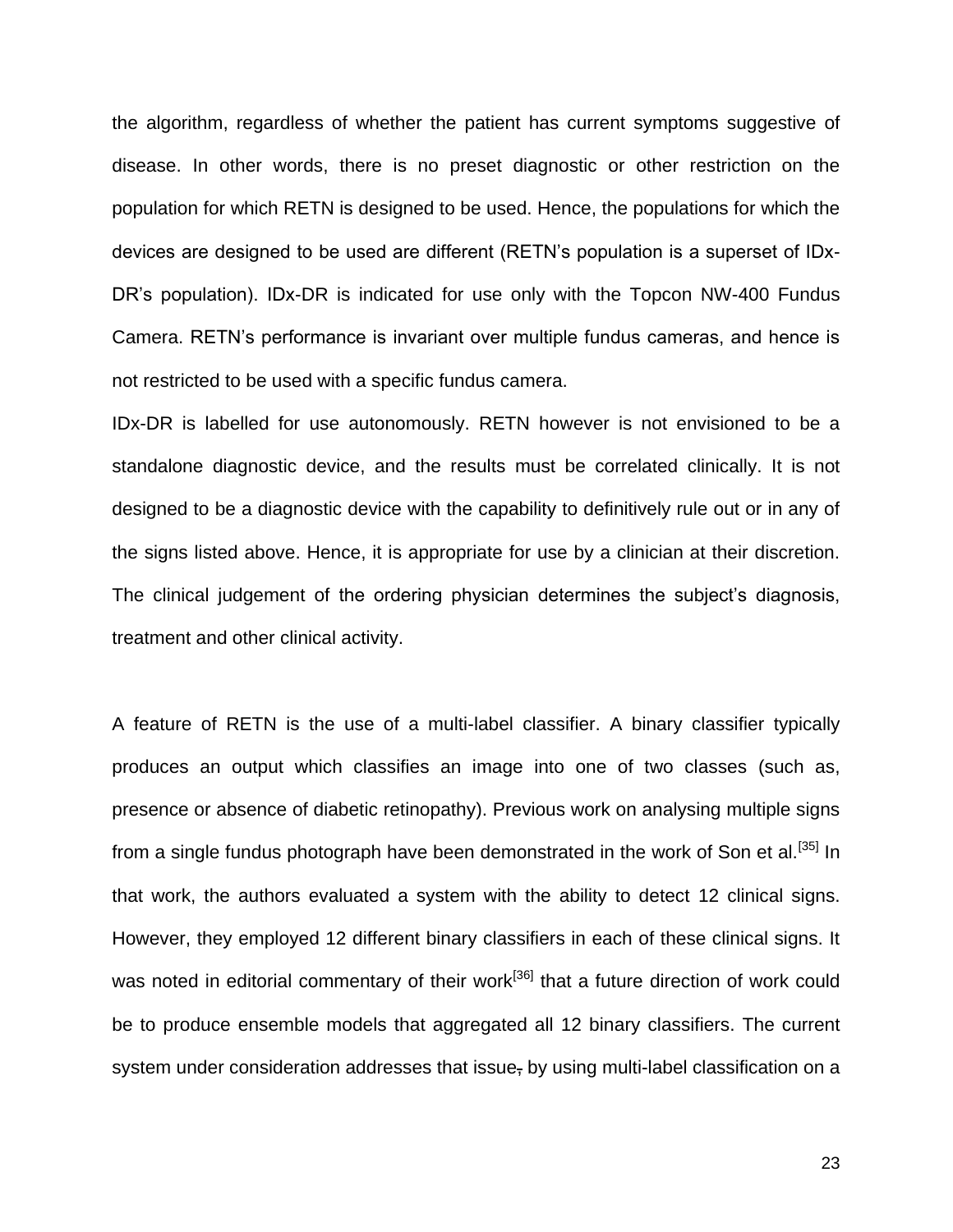single algorithm, rather than creating nine different models. This has the potential to be much easier to maintain one single algorithm rather than multiple ones. Moreover, deep learning algorithms are essentially hierarchical in nature. The lower layers of these neural networks learn low-level features, which can be shared among many different higher level tasks (of learning to recognise multiple clinical signs) without duplication and re-training. It is generally known that such types of learning algorithms (generically known as multi-task learning algorithms) provide advantages in performance when the underlying distribution of data is similar. Son et al also mention vascular abnormalities as one of the detected abnormalities but do not subclassify them. In contrast, RETN is capable of diagnosing vascular tortuosity and neovascularization as two specific instances of vascular anomalies in the retina.

#### **Future Directions**

The number of clinical signs that exist in the retina is substantially larger than what has now been considered in the scope of this study. A definite future direction would be to evaluate the efficacy of the system in being able to detect more clinical signs than are currently indicated. General principles of deep learning provide an intuition that the single-model approach that is currently used may provide a stronger basis for adding more signs and an easier pathway towards improvements rather than training a new model from the beginning for every new sign. A primary metric of interest in future studies may be long-term and prospective settings to evaluate the time and costs saved in clinical evaluation or referrals by triaging patients, as well as measurable benefit to patient health. Another direction of work would be to analyse the effectiveness of the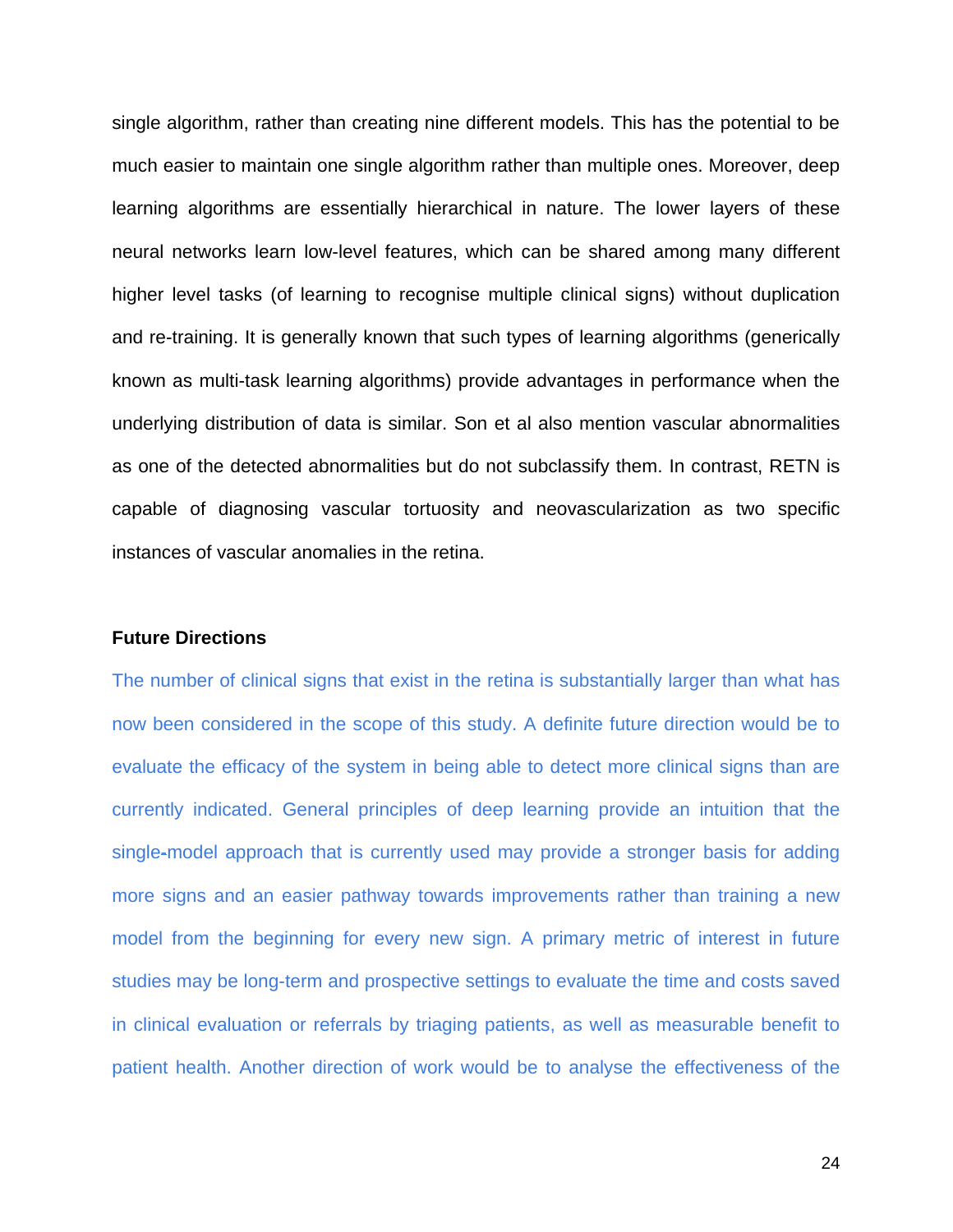same or a similar system on ultra-wide field camera photographs. These photographs are substantially different from any camera photograph with less than 60 degrees field of view. The efficacy of this system has not been evaluated on non-macula centred fundus photographs

#### **Acknowledgements**

The authors would like to acknowledge the valuable feedback, suggestions and support received from Dr Christopher Jankosky, MD, WorkCare Inc., and Don K. Dennis, Carnegie Mellon University, in early reviews of the draft. The authors would like to acknowledge the support provided by members of Radical Health-Tech Private Limited (Sonu Jaglan, Shubham Rateria and Prashant Baghel), members of WorkCare, Inc. (Dr Peter Greaney), members of Amazon Web Services, Inc. (Kapil Bansal, Mayank Raja), the members of Dr Shroff's Charity Eye Hospital (Dr Shalini Singh, Dr Rahul Mayor, Dr Chanda Gupta, Dr Shalin Shah, Brajesh Kumar), the members of Disha Eye Hospitals (Dr Debasish Bhattacharya, Dr Samar Kumar Basak, Dr Debdulal Chakraborty, Dr Soham Basak, Ranabir Bhattacharya, Utpal Sarkar and Sankha Ghosh) for their guidance and contributions.

## **REFERENCES**

1 - Pappachan MJ. Increasing prevalence of lifestyle diseases: high time for action. The Indian journal of medical research. 2011 Aug;134(2):143.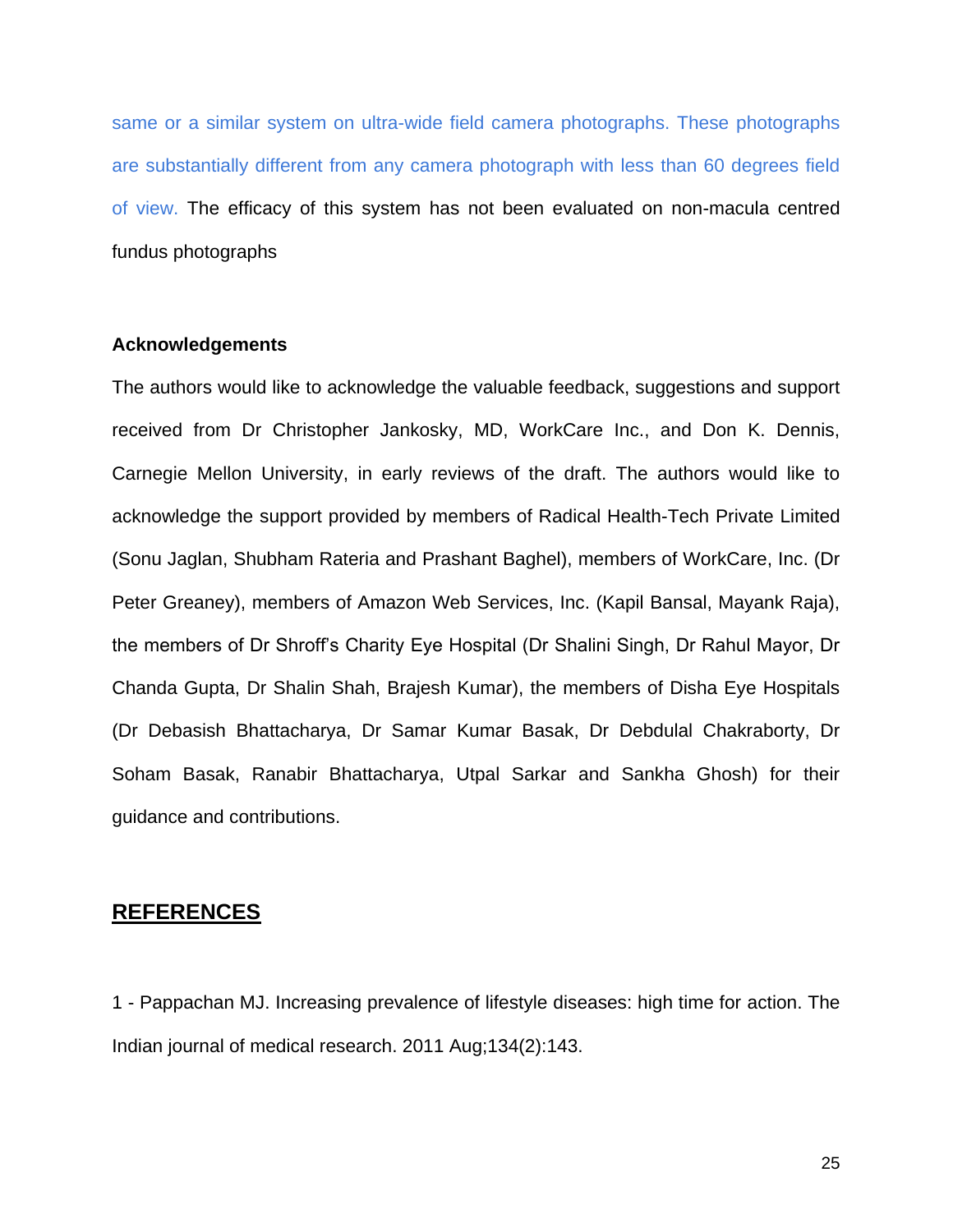2 - Resnikoff S, Lansingh VC, Washburn L, Felch W, Gauthier TM, Taylor HR, Eckert K, Parke D, Wiedemann P. Estimated number of ophthalmologists worldwide (International Council of Ophthalmology update): will we meet the needs?. British Journal of Ophthalmology. 2020 Apr 1;104(4):588-92.

3 - Awan H, Khan MD, Felch W, Spivey B, Taylor H, Resnikoff S, Gauthier TM. Status of ophthalmic education and the eye health workforce in South Asian Association for Regional Cooperation countries. The Asia-Pacific Journal of Ophthalmology. 2014 Mar 1;3(2):74-82.

4 - Early Treatment Diabetic Retinopathy Study Research Group. Grading diabetic retinopathy from stereoscopic color fundus photographs—an extension of the modified Airlie House classification: ETDRS report number 10. Ophthalmology. 1991 May 1;98(5):786-806.

5 - Bird AC, Bressler NM, Bressler SB, Chisholm IH, Coscas G, Davis MD, De Jong PT, Klaver CC, Klein B, Klein R, Mitchell P. An international classification and grading system for age-related maculopathy and age-related macular degeneration. Survey of ophthalmology. 1995 Mar 1;39(5):367-74.

6 - Centers for Disease Control and Prevention. Centers for Disease Control and Prevention. National diabetes fact sheet: national estimates and general information on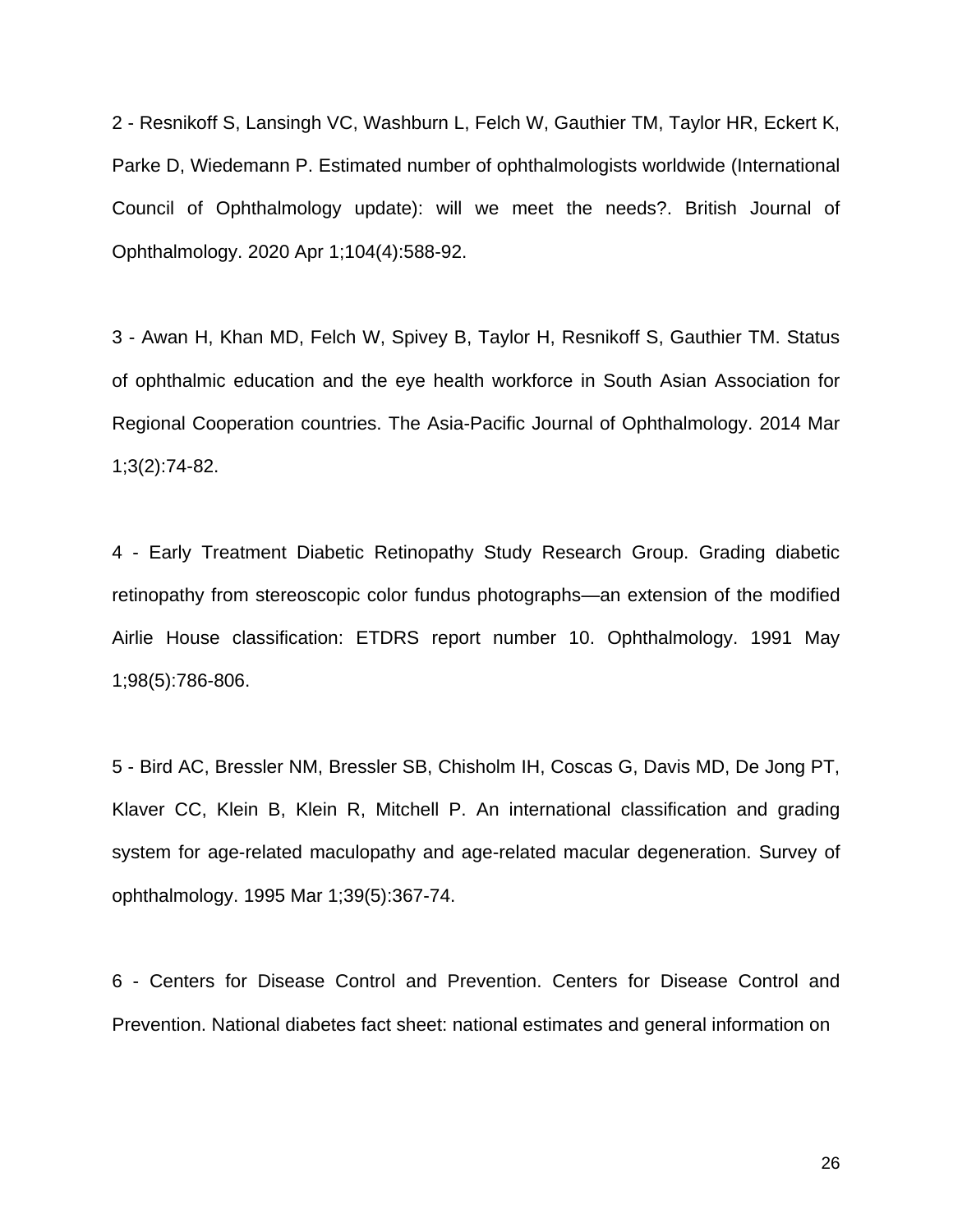diabetes and prediabetes in the United States. (U.S. Department of Health and Human Services, Centers for Disease Control and Prevention, Atlanta, GA, 2008).

7 - Thompson AC, Thompson MO, Young DL, Lin RC, Sanislo SR, Moshfeghi DM, Singh K. Barriers to follow-up and strategies to improve adherence to appointments for care of chronic eye diseases. Investigative ophthalmology & visual science. 2015 Jul 1;56(8):4324-31.

8 - Vengadesan N, Ahmad M, Sindal MD, Sengupta S. Delayed follow-up in patients with diabetic retinopathy in South India: social factors and impact on disease progression. Indian journal of ophthalmology. 2017 May;65(5):376.

9 - Daskivich LP, Vasquez C, Martinez C, Tseng CH, Mangione CM. Implementation and evaluation of a large-scale teleretinal diabetic retinopathy screening program in the Los Angeles County Department of Health Services. JAMA internal medicine. 2017 May 1;177(5):642-9.

10 - Olvera-Barrios A, Heeren TF, Balaskas K, Chambers R, Bolter L, Egan C, Tufail A, Anderson J. Diagnostic accuracy of diabetic retinopathy grading by an artificial intelligence-enabled algorithm compared with a human standard for wide-field truecolour confocal scanning and standard digital retinal images. British Journal of Ophthalmology. 2020 May 5.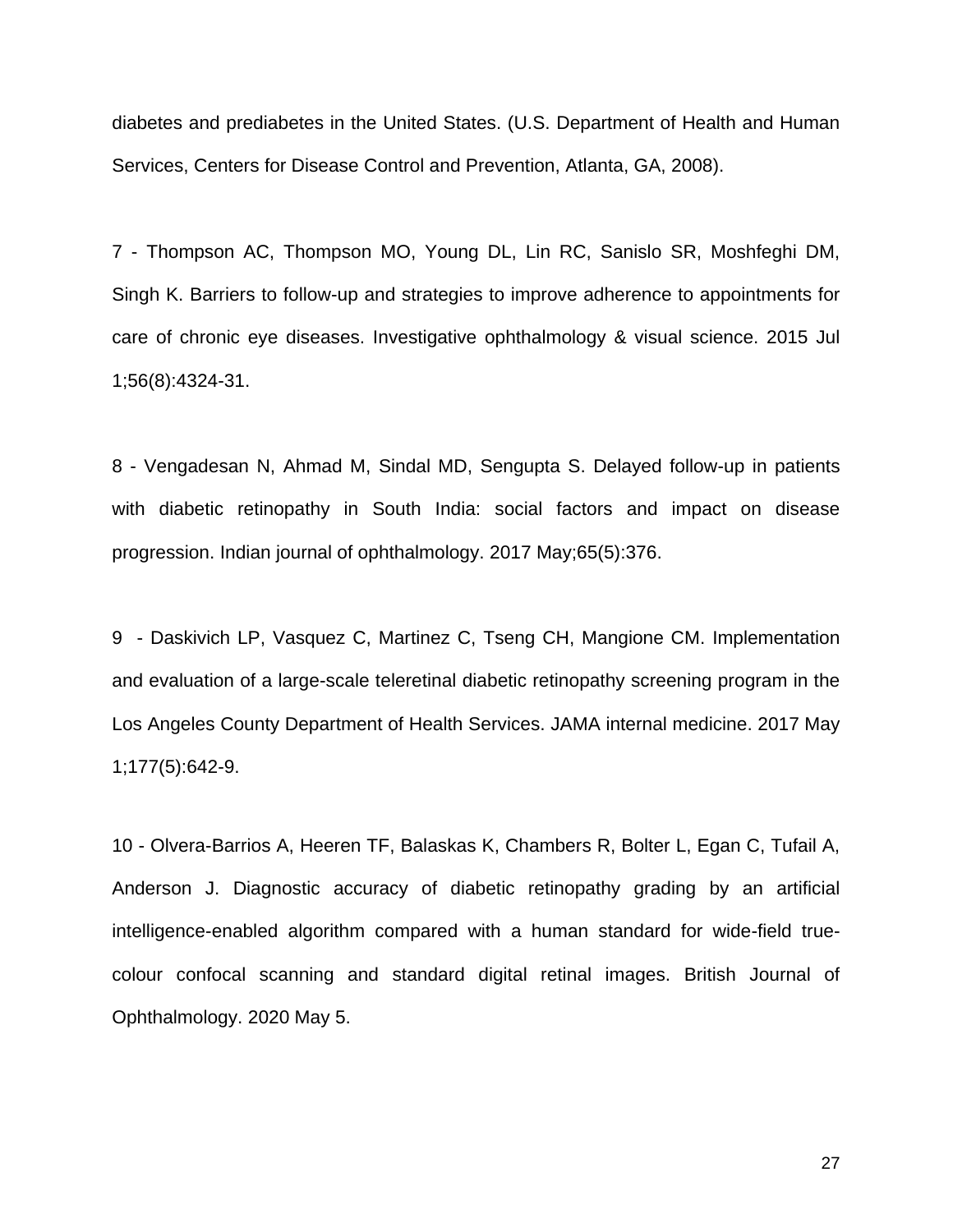11 - Abràmoff MD, Lavin PT, Birch M, Shah N, Folk JC. Pivotal trial of an autonomous AI-based diagnostic system for detection of diabetic retinopathy in primary care offices. NPJ digital medicine. 2018 Aug 28;1(1):1-8.

12 - Ogunyemi O, George S, Patty L, Teklehaimanot S, Baker R. Teleretinal screening for diabetic retinopathy in six Los Angeles urban safety-net clinics: final study results. AMIA Annu Symp Proc. 2013;2013:1082–1088. Published 2013 Nov 16.

13- Tan M, Le Q. V. Efficientnet: Rethinking model scaling for convolutional neural networks. arXiv preprint arXiv:1905·11946. 2019 May 28.

14 - Zhang H, Cisse M, Dauphin YN, Lopez-Paz D. mixup: Beyond empirical risk minimization. Retrieved on April 28, 2021 from, [arXiv:1710.09412](https://arxiv.org/abs/1710.09412)

15 - Zhang H, Cisse M, Dauphin N. Y, Lopez-paz D, mixup: Beyond Empirical Risk Minimization. arXiv preprint arXiv:1710·09412. 2018 Apr 27

16 - Early Treatment Diabetic Retinopathy Study Research Group. Grading diabetic retinopathy from stereoscopic color fundus photographs—an extension of the modified Airlie House classification: ETDRS report number 10. Ophthalmology. 1991 May 1;98(5):786-806.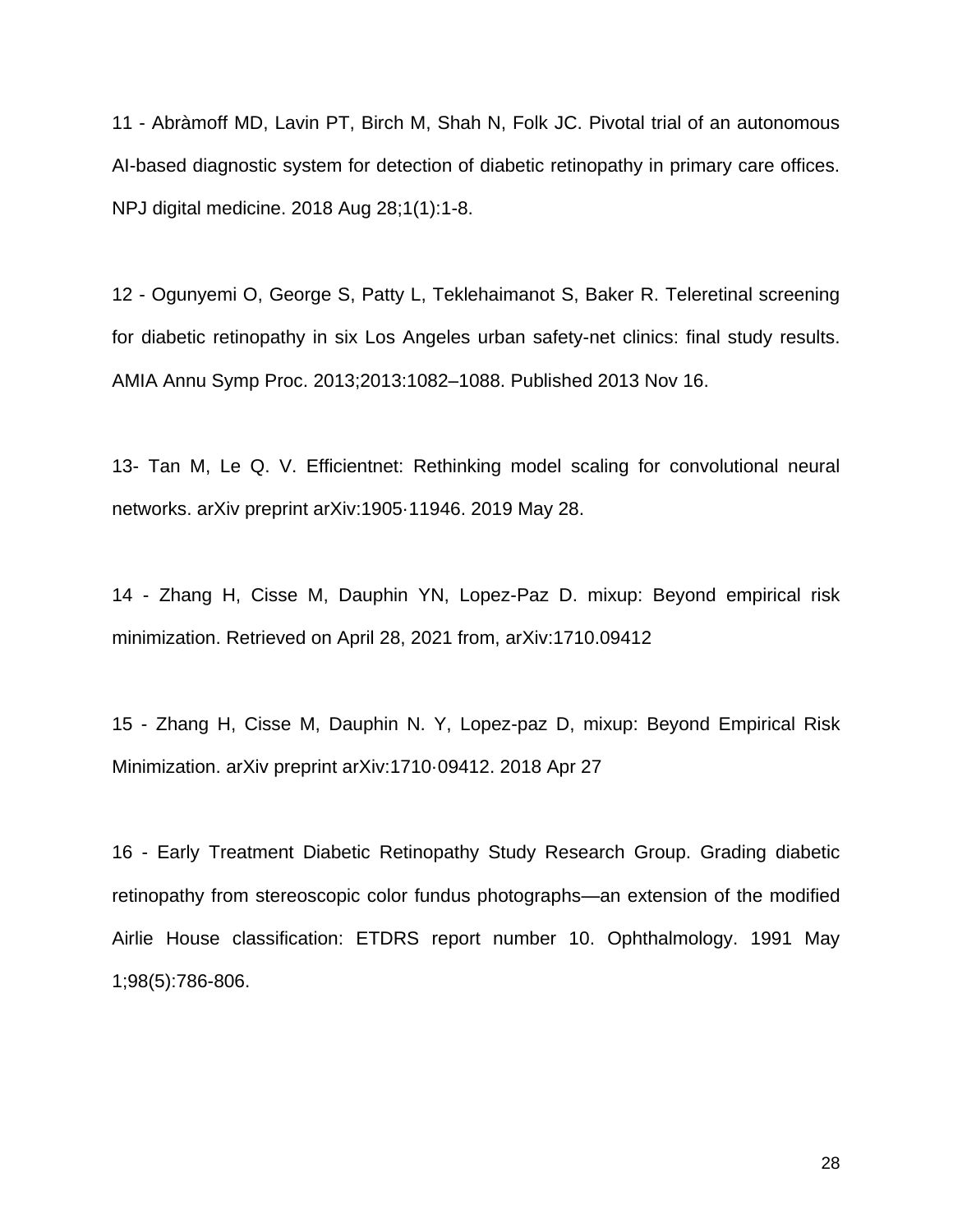17 - Bird AC, Bressler NM, Bressler SB, Chisholm IH, Coscas G, Davis MD, De Jong PT, Klaver CC, Klein B, Klein R, Mitchell P. An international classification and grading system for age-related maculopathy and age-related macular degeneration. Survey of ophthalmology. 1995 Mar 1;39(5):367-74.

18 - Buderer, N. M. F. (1996).Statistical methodology: I. Incorporating the prevalence of disease into the sample size calculation for sensitivity and specificity. Academic Emergency Medicine, 3(9), 895-900.

19 - Traverso CE, Walt JG, Kelly SP, Hommer AH, Bron AM, Denis P, Nordmann JP, Renard JP, Bayer A, Grehn F, Pfeiffer N. Direct costs of glaucoma and severity of the disease: a multinational long term study of resource utilisation in Europe. British journal of ophthalmology. 2005 Oct 1;89(10):1245-9

20 - Campochiaro PA, Heier JS, Feiner L et al. . Ranibizumab for macular edema following branch retinal vein occlusion: six-month primary end point results of a phase III study. Ophthalmology 2010;117:1102–12

21 - Gibson DM. Diabetic retinopathy and age-related macular degeneration in the US. American journal of preventive medicine. 2012 Jul 1;43(1):48-54.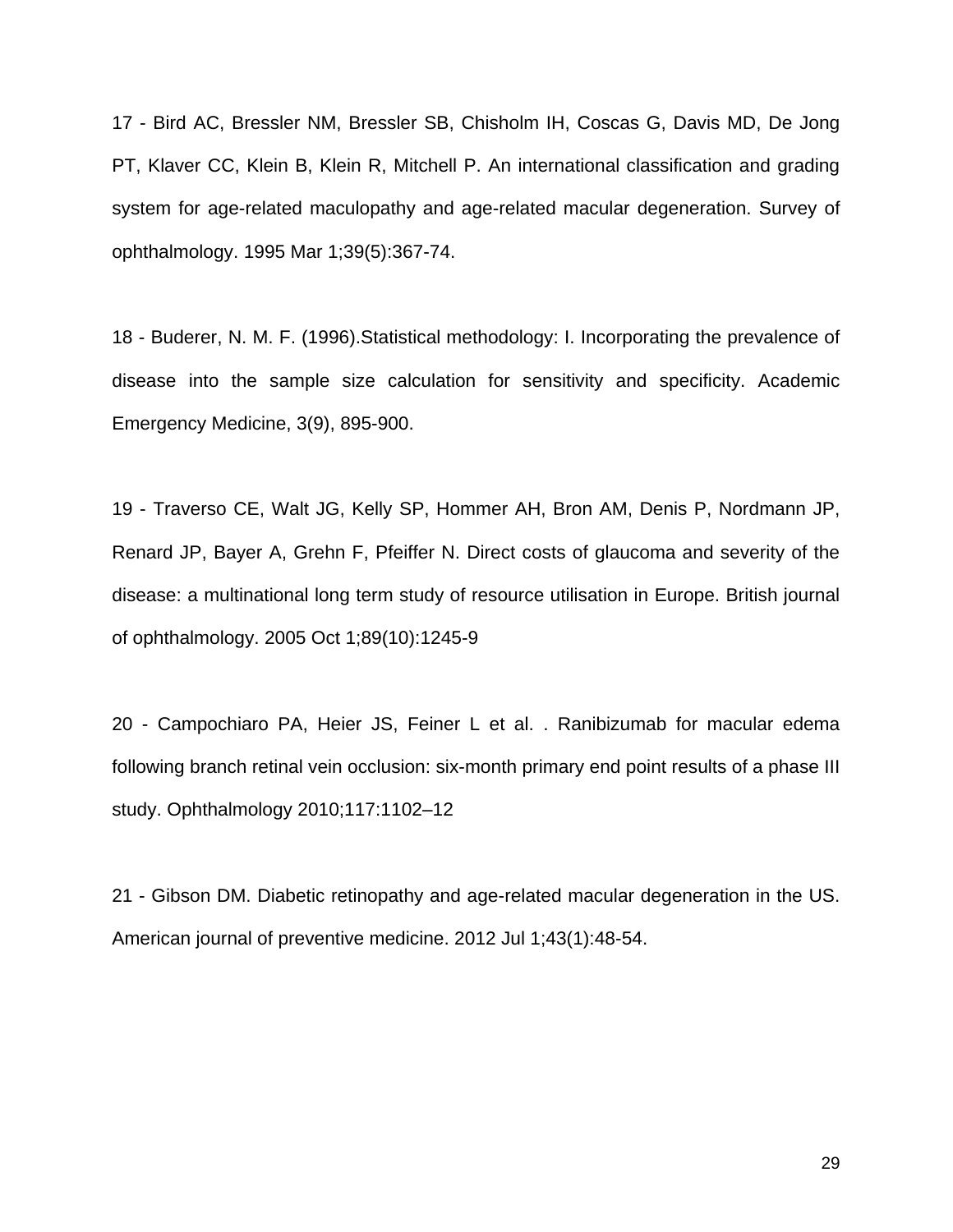22 - Keane PA, De Salvo G, Sim DA, Goverdhan S, Agrawal R, Tufail A. Strategies for improving early detection and diagnosis of neovascular age-related macular degeneration. Clinical Ophthalmology (Auckland, NZ). 2015;9:353.

23 - Martin SC, Butcher A, Martin N, Farmer J, Dobson PM, Bartlett WA, Jones AF. Cardiovascular risk assessment in patients with retinal vein occlusion. British journal of ophthalmology. 2002 Jul 1;86(7):774-6.

24 - Jabs DA. Rheumatic diseases. In: Ryan SJ, Schachat AP, eds. Retina, 3rd ed, vol 2. St Louis, MO: Mosby, 2001: 1410-33.

25 - Charache S. Eye disease in sickling disorders. Hematology/oncology clinics of North America. 1996 Dec 1;10(6):1357-62.

26 - Brown GC, Shields JA, Sanborn G, Augsburger JJ, Savino PJ, Schatz NJ. Radiation retinopathy. Ophthalmology. 1982 Dec 1;89(12):1494-501.

27 - Rickman L, Freeman WR. Retinal disease in HIV-infected patients. In: Ryan M, editor. The retina Mosby St. Louis: 2001; Vol. 2, Ch. 96, 1576–1622.

28 - Nishiguchi KM, Yokoyama Y, Fujii Y, Fujita K, Tomiyama Y, Kawasaki R, Furukawa T, Ono F, Shimozawa N, Togo M, Suzuki M. Analysis of macular drusen and blood test results in 945 Macaca fascicularis. PloS one. 2016 Oct 24;11(10):e0164899.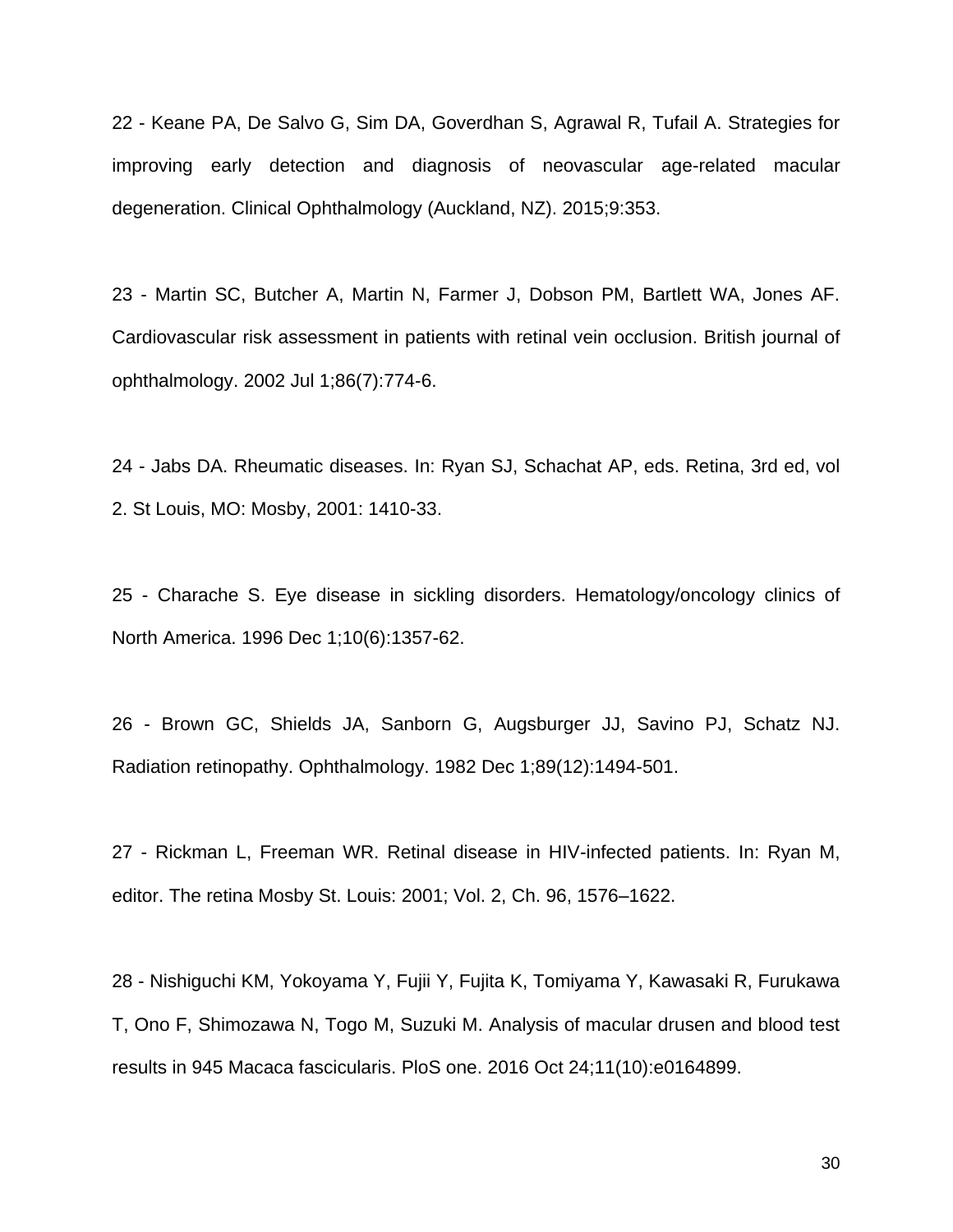29 - Mullins RF, Aptsiauri N, Hageman GS. Structure and composition of drusen associated with glomerulonephritis: implications for the role of complement activation in drusen biogenesis. Eye. 2001 May;15(3):390-5.

30 - Liisborg C, Nielsen MK, Hasselbalch HC, Sørensen TL. Patients with myeloproliferative neoplasms and high levels of systemic inflammation develop agerelated macular degeneration. EClinicalMedicine. 2020 Sep 9:100526.

31 - Gulshan V, Peng L, Coram M, Stumpe MC, Wu D, Narayanaswamy A, Venugopalan S, Widner K, Madams T, Cuadros J, Kim R. Development and validation of a deep learning algorithm for detection of diabetic retinopathy in retinal fundus photographs. Jama. 2016 Dec 13;316(22):2402-10.

32 - Rajalakshmi R, Subashini R, Anjana RM, Mohan V. Automated diabetic retinopathy detection in smartphone-based fundus photography using artificial intelligence. Eye. 2018;32(6):1138-1144.

33 - Burlina PM, Joshi N, Pekala M, Pacheco KD, Freund DE, Bressler NM. Automated Grading of Age-Related Macular Degeneration From Color Fundus Images Using Deep Convolutional Neural Networks. JAMA Ophthalmology. 2017;135(11):1170.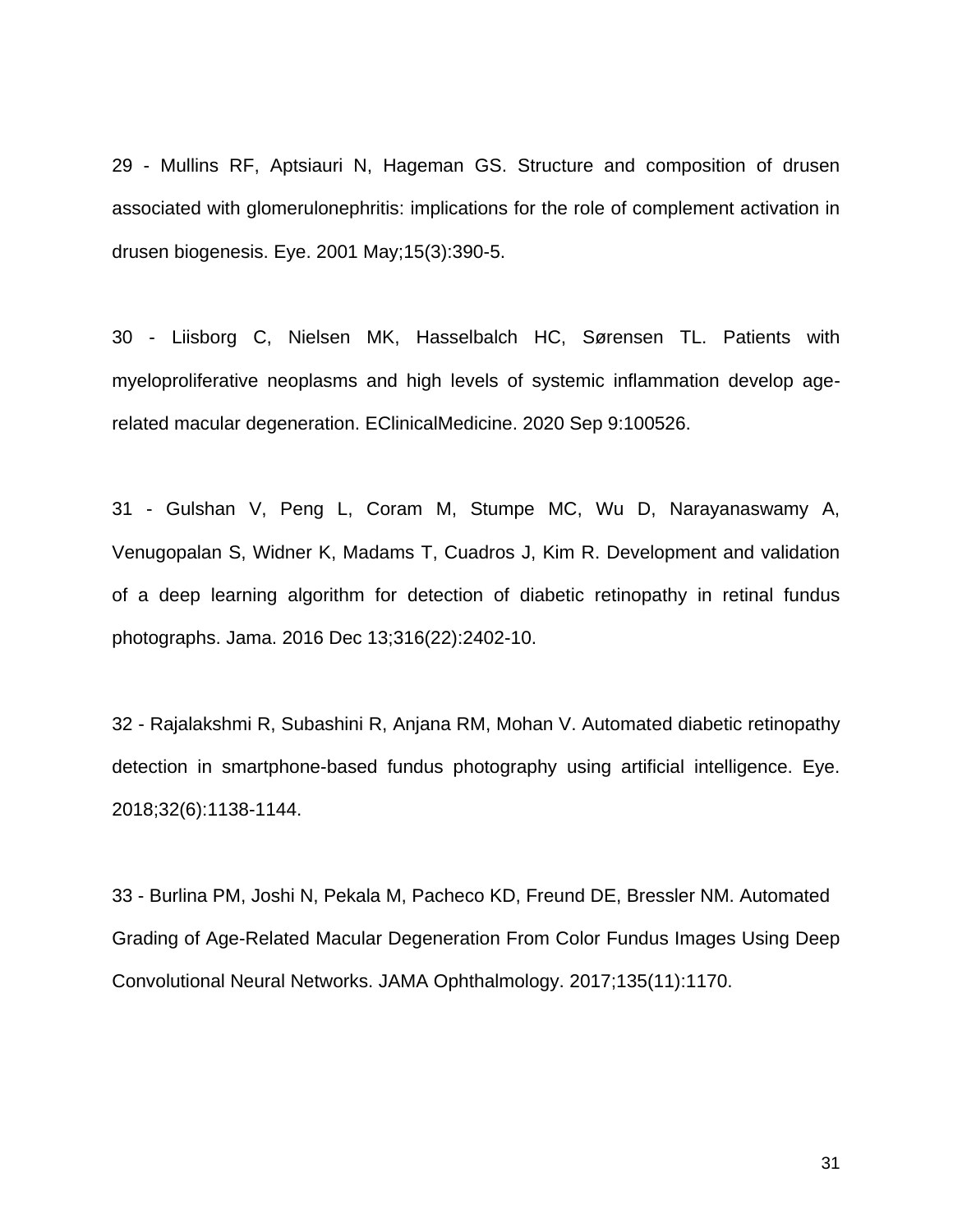34 - Cotter K, Holbrook K, Yates PA. Incidental findings identified through diabetic retinopathy screening and potential impact on computer automated diabetic retinopathy reading algorithms. Investigative Ophthalmology & Visual Science. 2014 Apr 30;55(13):4824

35 - Son J, Shin JY, Kim HD, Jung KH, Park KH, Park SJ. Development and validation of deep learning models for screening multiple abnormal findings in retinal fundus images. Ophthalmology. 2020 Jan 1;127(1):85-94.

36 - Lee CS, Yanagihara RT, Lee AY. Using Deep Learning Models to Characterize Major Retinal Features on Color Fundus Photographs. Ophthalmology. 2020 Jan 1;127(1):95-6.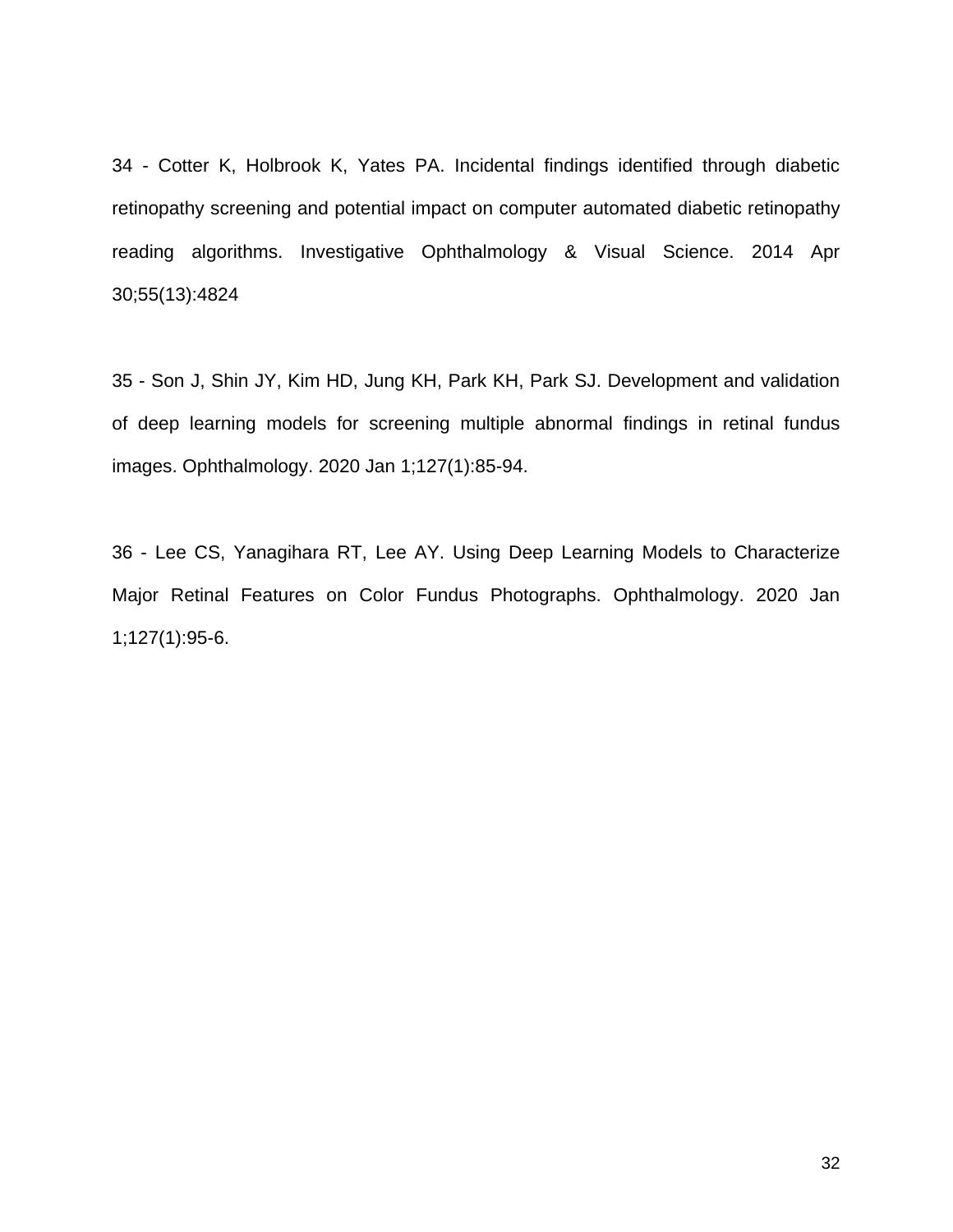**Table 1**. Number of positive samples for each clinical sign under consideration

| <b>Drusens</b>                  | 346  |
|---------------------------------|------|
| <b>Preretinal Hemorrhages</b>   | 191  |
| Dot and Blot Hemorrhages        | 1026 |
| <b>Cotton Wool Spots</b>        | 514  |
| <b>Hard Exudates</b>            | 1077 |
| <b>Flame Shaped Hemorrhages</b> | 994  |
| <b>Glaucomatous Disc</b>        | 486  |
| Neovascularization              | 324  |
| <b>Vascular Tortuosity</b>      | 261  |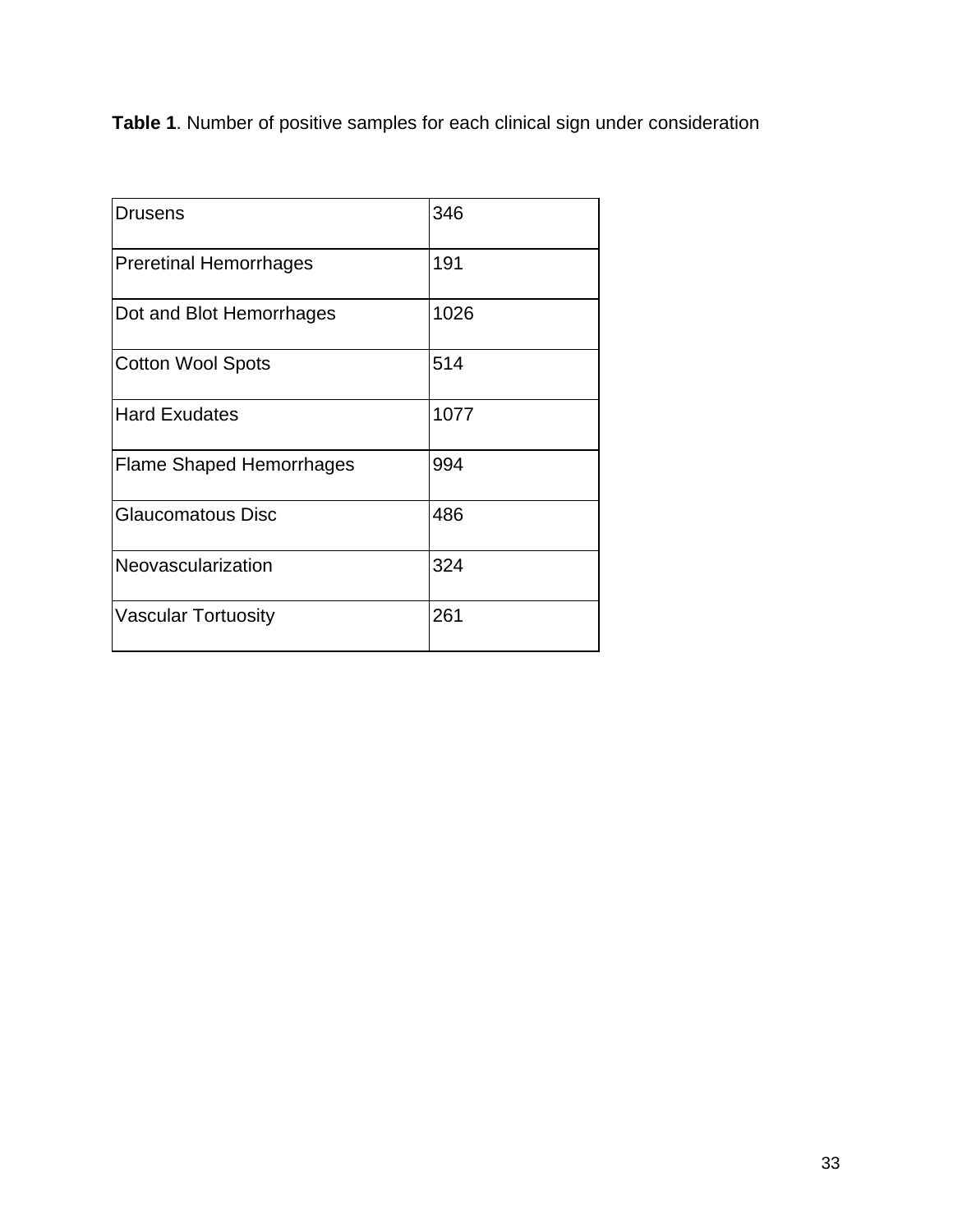**Table 2**. Sensitivity and specificity metrics for detection of each clinical sign using RETN.

| <b>Clinical Sign</b>     | Sensitivity (95% CI) | Specificity (95% CI) | <b>Number of</b> |
|--------------------------|----------------------|----------------------|------------------|
|                          |                      |                      | <b>Positive</b>  |
|                          |                      |                      | <b>Samples</b>   |
| <b>Drusens</b>           | 91.04% (88.03% -     | 85.21% (83.97% -     | 346              |
|                          | 94.05%)              | 86.46%)              |                  |
| Preretinal               | 89.01% (84.57% -     | 90.59% (89.59% -     | 191              |
| Hemorrhages              | 93.44%)              | 91.58%)              |                  |
| Dot and Blot             | 92.98% (91.42% -     | 85.23% (83.83% -     | 1026             |
| Hemorrhages              | 94.55%)              | 86.63%)              |                  |
| <b>Cotton Wool Spots</b> | 91.05% (88.58% -     | 89.23% (88.11% -     | 514              |
|                          | 93.52%)              | 90.34%)              |                  |
| <b>Hard Exudates</b>     | 90.06% (88.28% -     | 89.28% (88.05% -     | 1077             |
|                          | 91.85%)              | 90.52%)              |                  |
| <b>Flame Shaped</b>      | 88.03% (86.01% -     | 86.22% (84.87% -     | 994              |
| Hemorrhages              | 90.05%)              | 87.58%)              |                  |
| <b>Glaucomatous Disc</b> | 94.65% (92.65% -     | 95.36% (94.61% -     | 486              |
|                          | 96.65%)              | 96.12%)              |                  |
| Neovascularization       | 89.81% (86.52% -     | 87.44% (86.28% -     | 324              |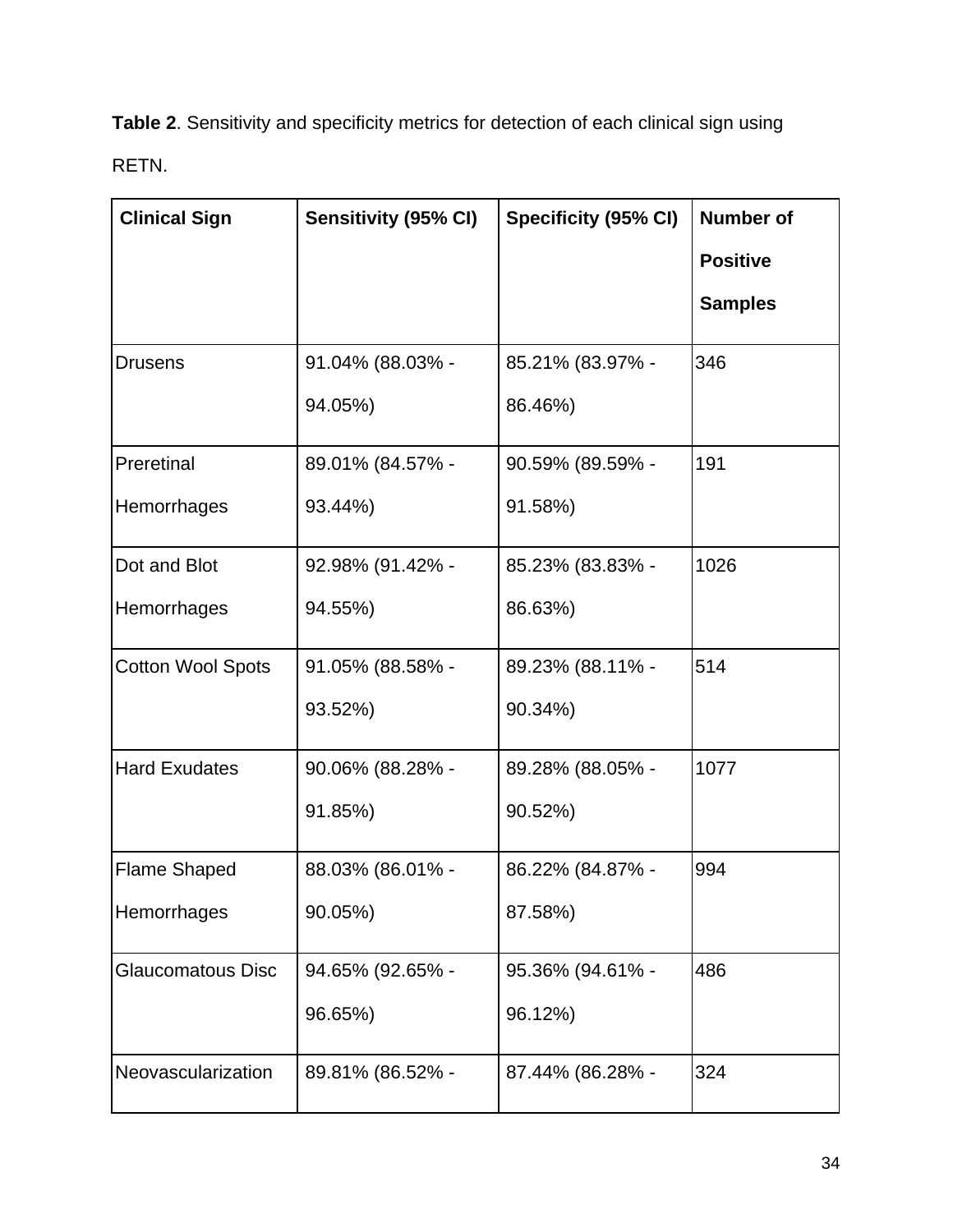|                            | 93.11%)          | 88.59%)          |     |
|----------------------------|------------------|------------------|-----|
| <b>Vascular Tortuosity</b> | 85.06% (80.73% - | 86.84% (85.68% - | 261 |
|                            | 89.38%)          | 88.01%)          |     |

**Table 3.** Macro metrics of sensitivity and specificity for nine clinical signs detected by RETN.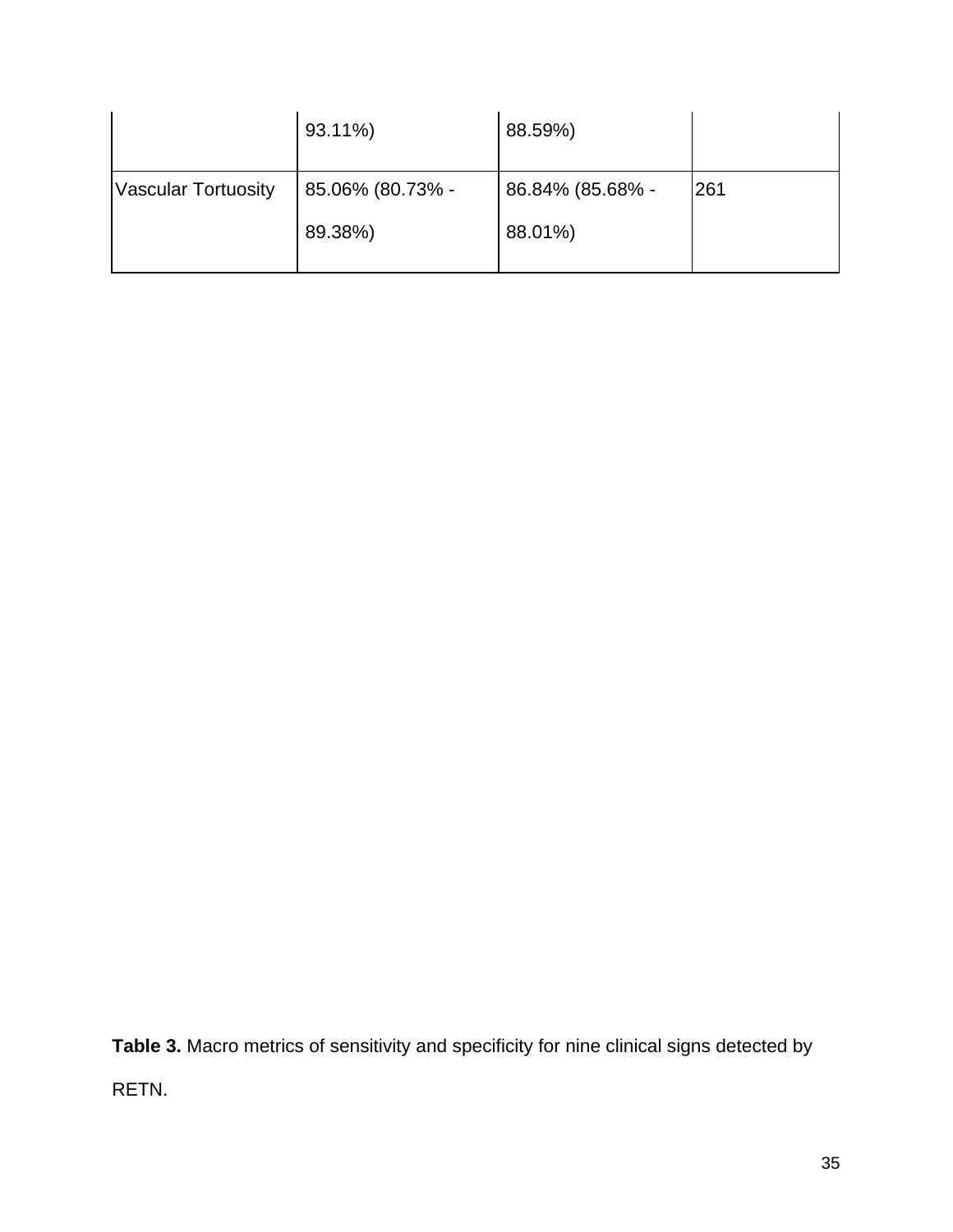| <b>Macro Performance Metric Sensitivity</b> |        | <b>Specificity</b> |
|---------------------------------------------|--------|--------------------|
| <b>Best</b>                                 | 94.65% | 95.36%             |
| Worst                                       | 85.06% | 85.21%             |
| <b>Arithmetic Mean</b>                      | 90.19% | 88.38%             |
| Median                                      | 90.06% | 87.44%             |

**Table 4.** Effects of sex, age, camera and field of view on the error rates of the deep learning algorithm. All p-values above 0.05 indicate no statistically significant effect.